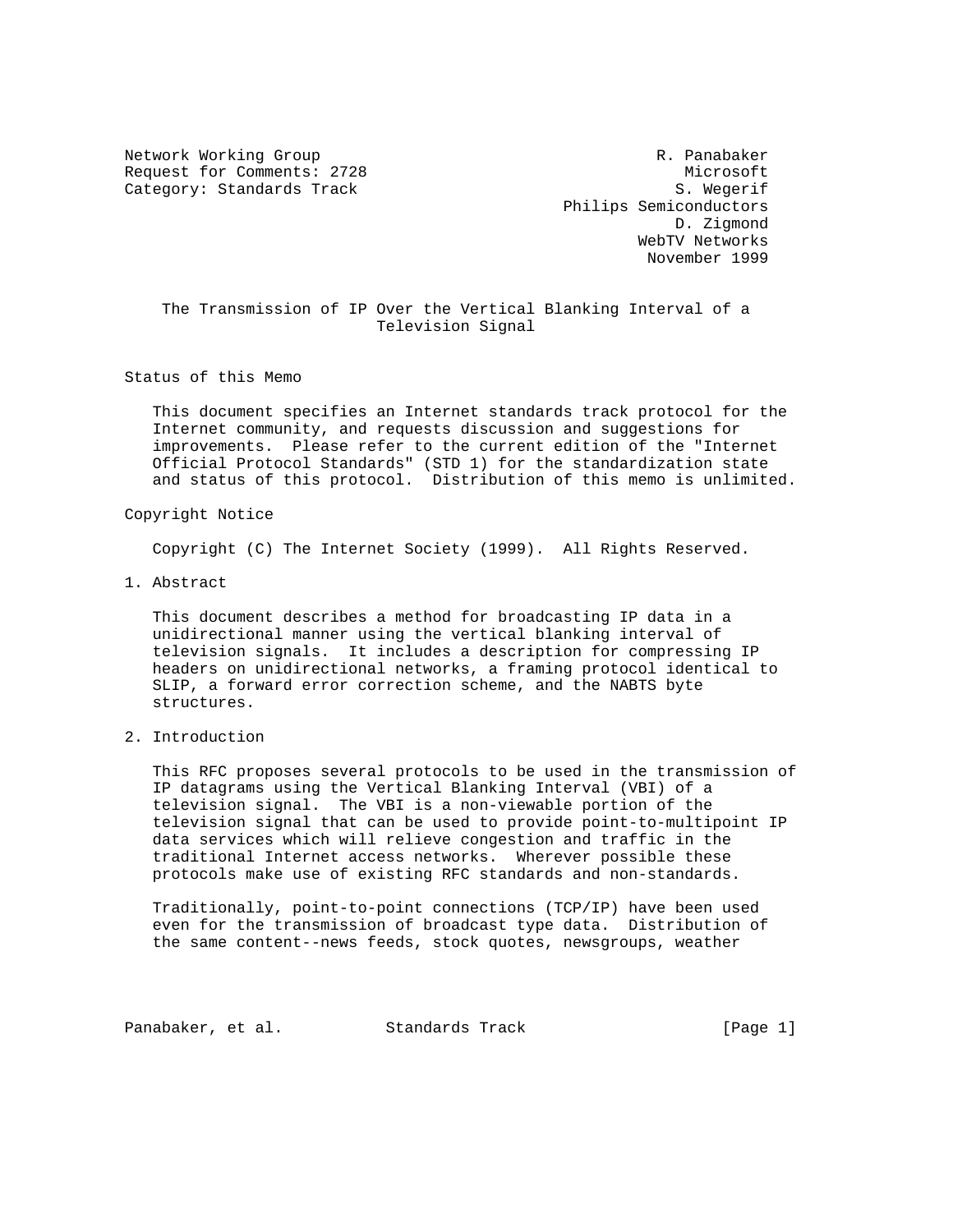reports, and the like--are typically sent repeatedly to individual clients rather than being broadcast to the large number of users who want to receive such data.

 Today, IP is quickly becoming the preferred method of distributing one-to-many data on intranets and the Internet. The coming availability of low cost PC hardware for receiving television signals accompanied by broadcast data streams makes a defined standard for the transmission of data over traditional broadcast networks imperative. A lack of standards in this area as well as the expense of hardware has prevented traditional broadcast networks from becoming effective deliverers of data to the home and office.

 This document describes the transmission of IP using the North American Basic Teletext Standard (NABTS), a recognized and industry supported method of transporting data on the VBI. NABTS is traditionally used on 525-line television systems such as NTSC. Another byte structure, WST, is traditionally used on 625-line systems such as PAL and SECAM. These generalizations have exceptions, and countries should be treated on an individual basis. These existing television system standards will enable the television and Internet communities to provide inexpensive broadcast data services. A set of existing protocols will be layered above the specific FEC for NABTS including a serial stream framing protocol similar to SLIP (RFC 1055 [Romkey 1988]) and a compression technique for unidirectional UDP/IP headers.

 The protocols described in this document are intended for the unidirectional delivery of IP datagrams using the VBI. That is, no return channel is described, or for that matter possible, in the VBI.

 The key words "MUST", "MUST NOT", "REQUIRED", "SHALL", "SHALL NOT", "SHOULD", "SHOULD NOT", "RECOMMENDED", "MAY", and "OPTIONAL" in this document are to be interpreted as described in RFC 2119.

3. Proposed protocol stack

 The following protocol stack demonstrates the layers used in the transmission of VBI data. Each layer has no knowledge of the data it encapsulates, and is therefore abstracted from the other layers. At the link layer, the NABTS protocol defines the modulation scheme used to transport data on the VBI. At the network layer, IP handles the movement of data to the appropriate clients. In the transport layer, UDP determines the flow of data to the appropriate processes and applications.

Panabaker, et al. Standards Track [Page 2]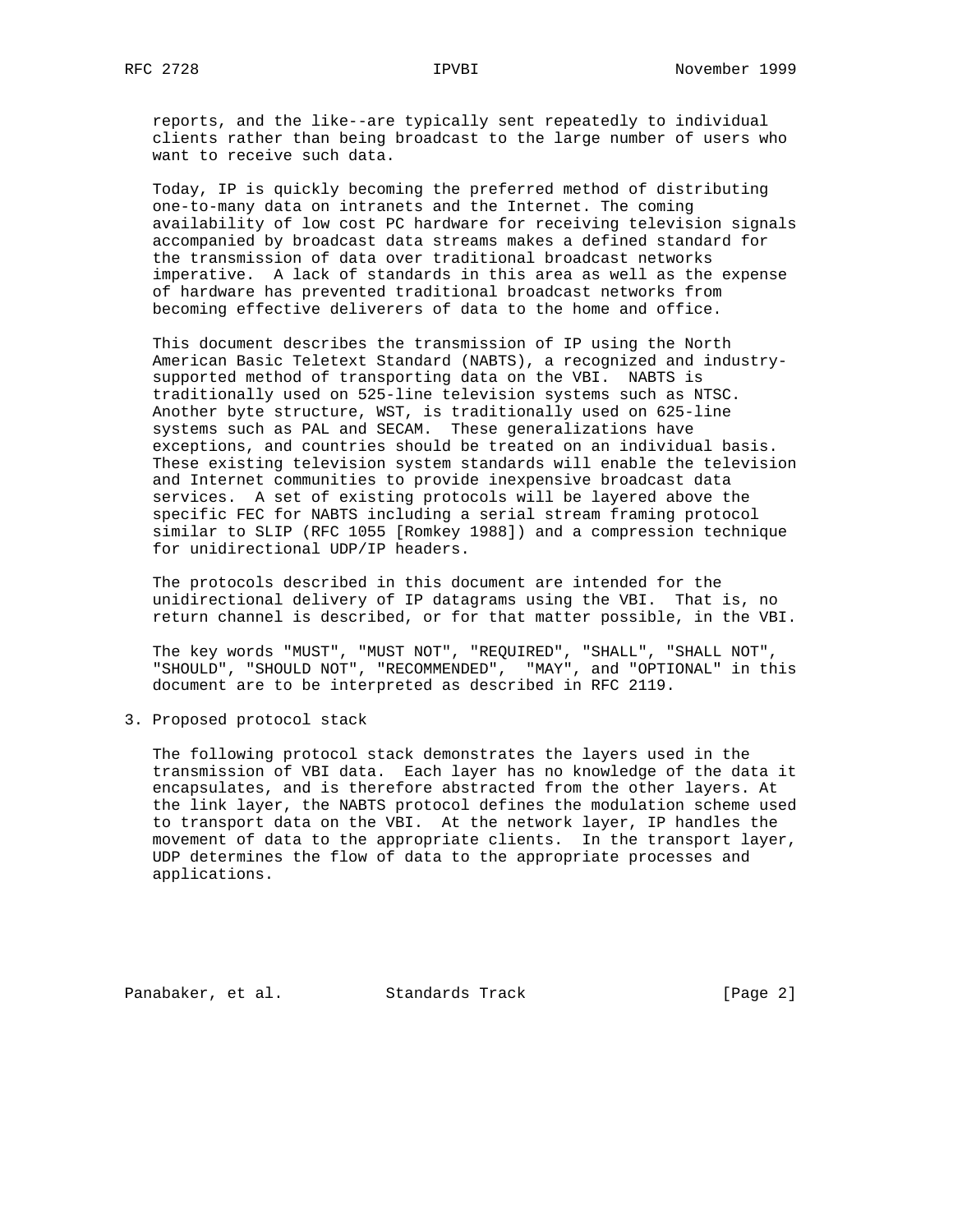+-------------------+ | | Application | | +-------------------+ | | ) | UDP | ) +-------------------+ (-- IP | | )  $\mathbb{I}P$   $\qquad$   $\qquad$   $\qquad$   $\qquad$   $\qquad$   $\qquad$   $\qquad$   $\qquad$   $\qquad$   $\qquad$   $\qquad$   $\qquad$   $\qquad$   $\qquad$   $\qquad$   $\qquad$   $\qquad$   $\qquad$   $\qquad$   $\qquad$   $\qquad$   $\qquad$   $\qquad$   $\qquad$   $\qquad$   $\qquad$   $\qquad$   $\qquad$   $\qquad$   $\qquad$   $\qquad$   $\qquad$   $\qquad$   $\qquad$   $\qquad$  | | ) +-------------------+ SLIP-style encapsulation | | +-------------------+  $FEC$  |-------------------|  $NABTS$  | | +---------+---------+ | | | NTSC/other | +-------------------+ | | cable, off-air, etc. +--------<----<----<--------

 These protocols can be described in a bottom up component model using the example of NABTS carried over NTSC modulation as follows:

 Video signal --> NABTS --> FEC --> serial data stream --> Framing protocol --> compressed UDP/IP headers --> application data

 This diagram can be read as follows: television signals have NABTS packets, which contain a Forward Error Correction (FEC) protocol, modulated onto them. The data contained in these sequential, ordered packets form a serial data stream on which a framing protocol indicates the location of IP packets, with compressed headers, containing application data.

 The structure of these components and protocols are described in following subsections.

Panabaker, et al. Standards Track [Page 3]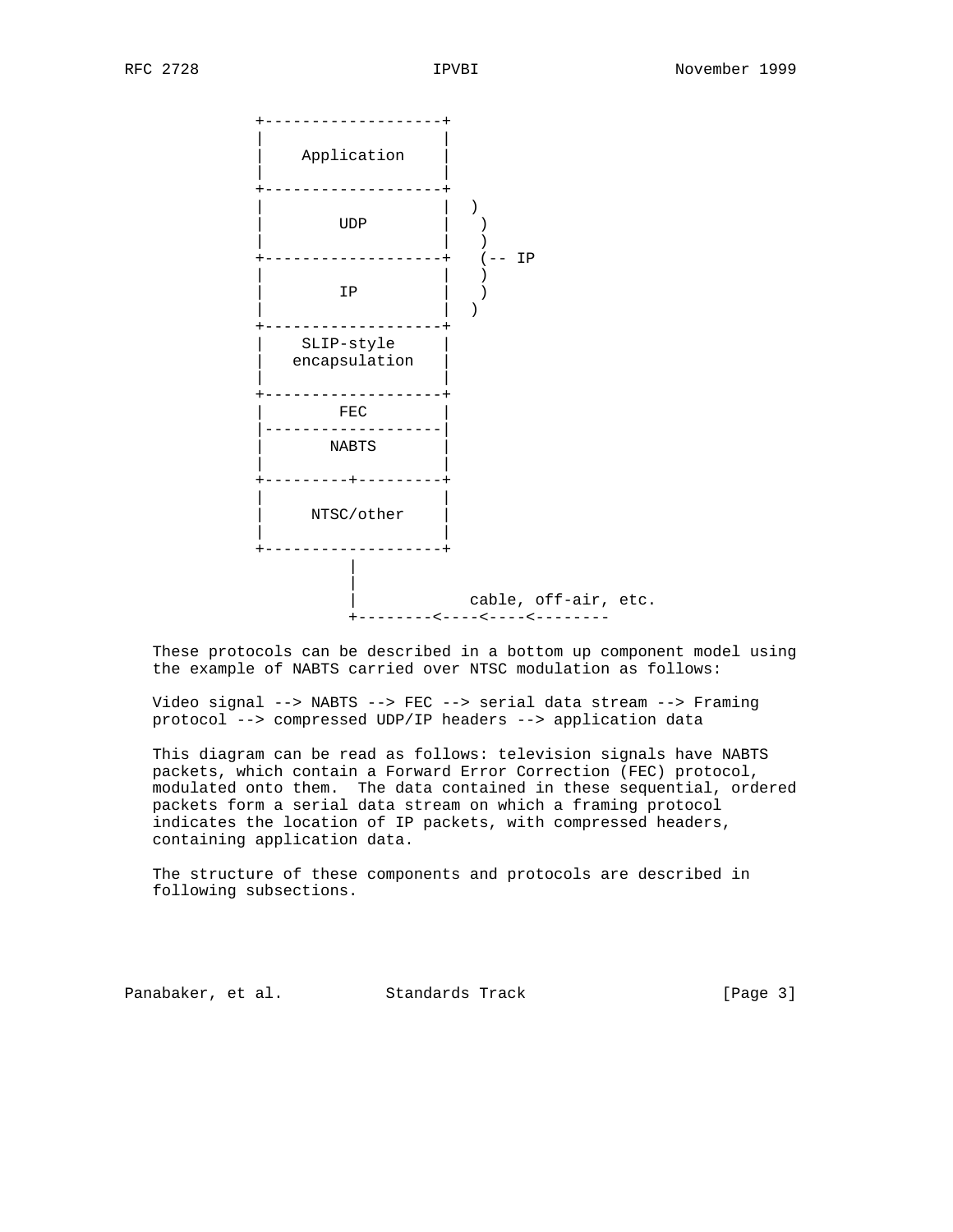# 3.1. VBI

 The characteristics and definition of the VBI is dependent on the television system in use, be it NTSC, PAL, SECAM or some other. For more information on Television standards worldwide, see ref [12].

### 3.1.1. 525 line systems

 A 525-line television frame is comprised of two fields of 262.5 horizontal scan lines each. The first 21 lines of each field are not part of the visible picture and are collectively called the Vertical Blanking Interval (VBI).

 Of these 21 lines, the first 9 are used while repositioning the cathode ray to the top of the screen, but the remaining lines are available for data transport.

 There are 12 possible VBI lines being broadcast 60 times a second (each field 30 times a second). In some countries Line 21 is reserved for the transport of closed captioning data (Ref.[11]). In that case, there are 11 possible VBI lines, some or all of which could be used for IP transport. It should be noted that some of these lines are sometimes used for existing, proprietary, data and testing services. IP delivery therefore becomes one more data service using a subset or all of these lines.

#### 3.1.2. 625 Line Systems

 A 625-line television frame is comprised of two fields of 312.5 horizontal scan lines each. The first few lines of each field are used while repositioning the cathode ray to the top of the screen. The lines available for data insertion are 6-22 in the first field and 319-335 in the second field.

 There are, therefore, 17 possible VBI lines being broadcast 50 times a second (each field 25 times a second), some or all of which could be used for IP transport. It should be noted that some of these lines are sometimes used for existing, proprietary, data and testing services. IP, therefore, becomes one more data service using a subset or all of these lines.

# 3.2. NABTS

 The North American Basic Teletext Standard is defined in the Electronic Industry Association's EIA-516, Ref. [2], and ITU.R BT.653-2, system C, Ref. [13]. It provides an industry-accepted

Panabaker, et al. Standards Track [Page 4]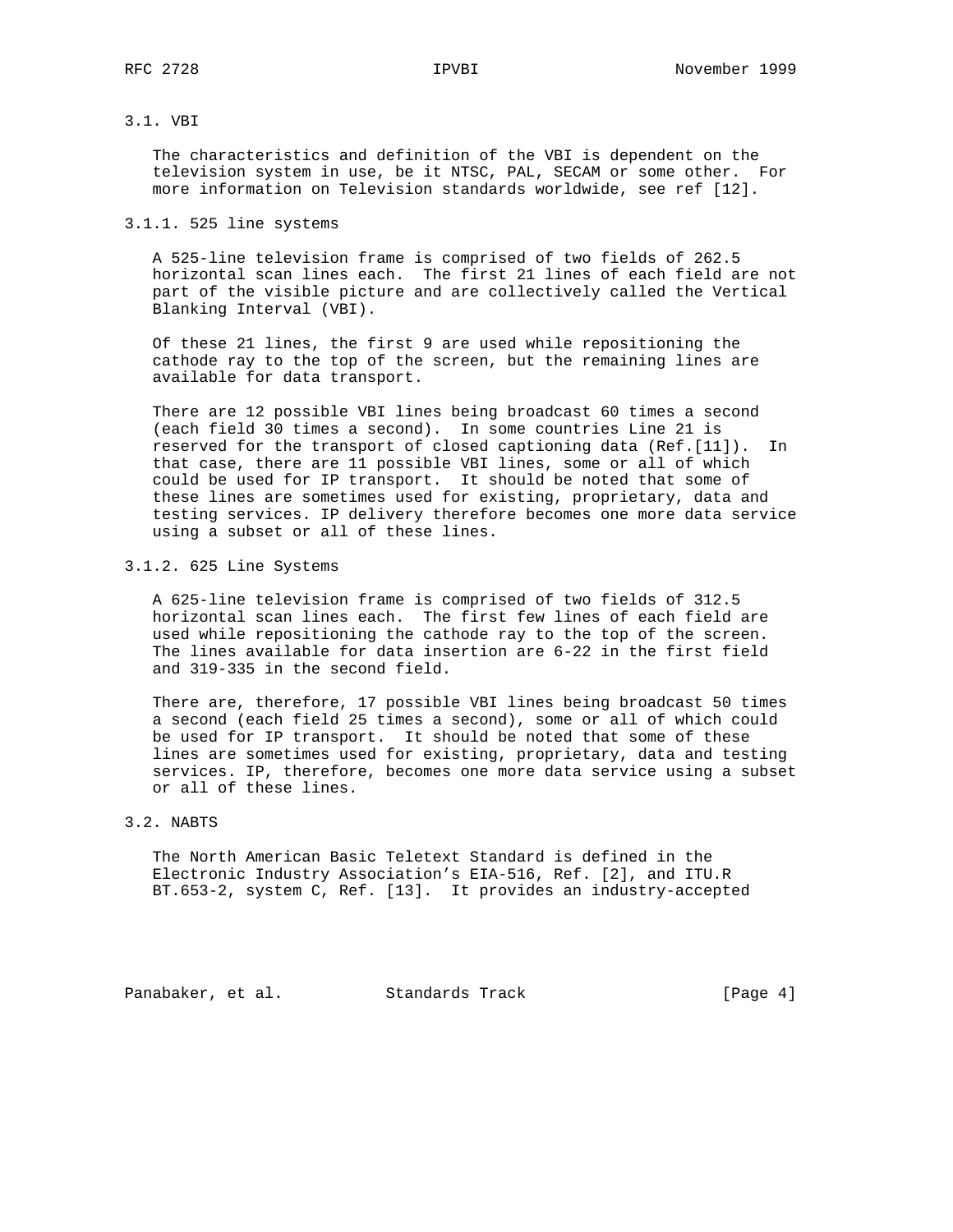method of modulating data onto the VBI, usually of an NTSC signal. This section describes the NABTS packet format as it is used for the transport of IP.

 It should be noted that only a subset of the NABTS standard is used, as is common practice in NABTS implementations. Further information concerning the NABTS standard and its implementation can be found in EIA-516.

 The NABTS packet is a 36-byte structure encoded onto one horizontal scan line of a television signal having the following structure:

0  $1$  2 3 0 1 2 3 4 5 6 7 8 9 0 1 2 3 4 5 6 7 8 9 0 1 2 3 4 5 6 7 8 9 0 1 +-+-+-+-+-+-+-+-+-+-+-+-+-+-+-+-+-+-+-+-+-+-+-+-+-+-+-+-+-+-+-+-+ | clock sync | byte sync | packet addr. | +-+-+-+-+-+-+-+-+-+-+-+-+-+-+-+-+-+-+-+-+-+-+-+-+-+-+-+-+-+-+-+-+ | packet address (cont.) | cont. index | PcktStructFlags| +-+-+-+-+-+-+-+-+-+-+-+-+-+-+-+-+-+-+-+-+-+-+-+-+-+-+-+-+-+-+-+-+ user data (26 bytes) in the contract of the contract of the contract of the contract of the contract of the contract of the contract : +-+-+-+-+-+-+-+-+-+-+-+-+-+-+-+-| | | FEC | +-+-+-+-+-+-+-+-+-+-+-+-+-+-+-+-+-+-+-+-+-+-+-+-+-+-+-+-+-+-+-+-+

 The two-byte Clock Synchronization and one-byte Byte Synchronization are located at the beginning of every scan line containing a NABTS packet and are used to synchronize the decoding sampling rate and byte timing.

 The three-byte Packet Address field is Hamming encoded (as specified in EIA-516), provides 4 data bits per byte, and thus provides 4096 possible packet addresses. These addresses are used to distinguish related services originating from the same source. This is necessary for the receiver to determine which packets are related, and part of the same service. NABTS packet addresses therefore distinguish different data services, possibly inserted at different points of the transmission system, and most likely totally unrelated. Section 4 of this document discusses Packet Addresses in detail.

 The one-byte Continuity Index field is a Hamming encoded byte, which is incremented by one for each subsequent packet of a given Packet Address. The value or number of the Continuity Index sequences from 0 to 15. It increments by one each time a data packet is transmitted. This allows the decoder to determine if packets were lost during transmission.

Panabaker, et al. Standards Track [Page 5]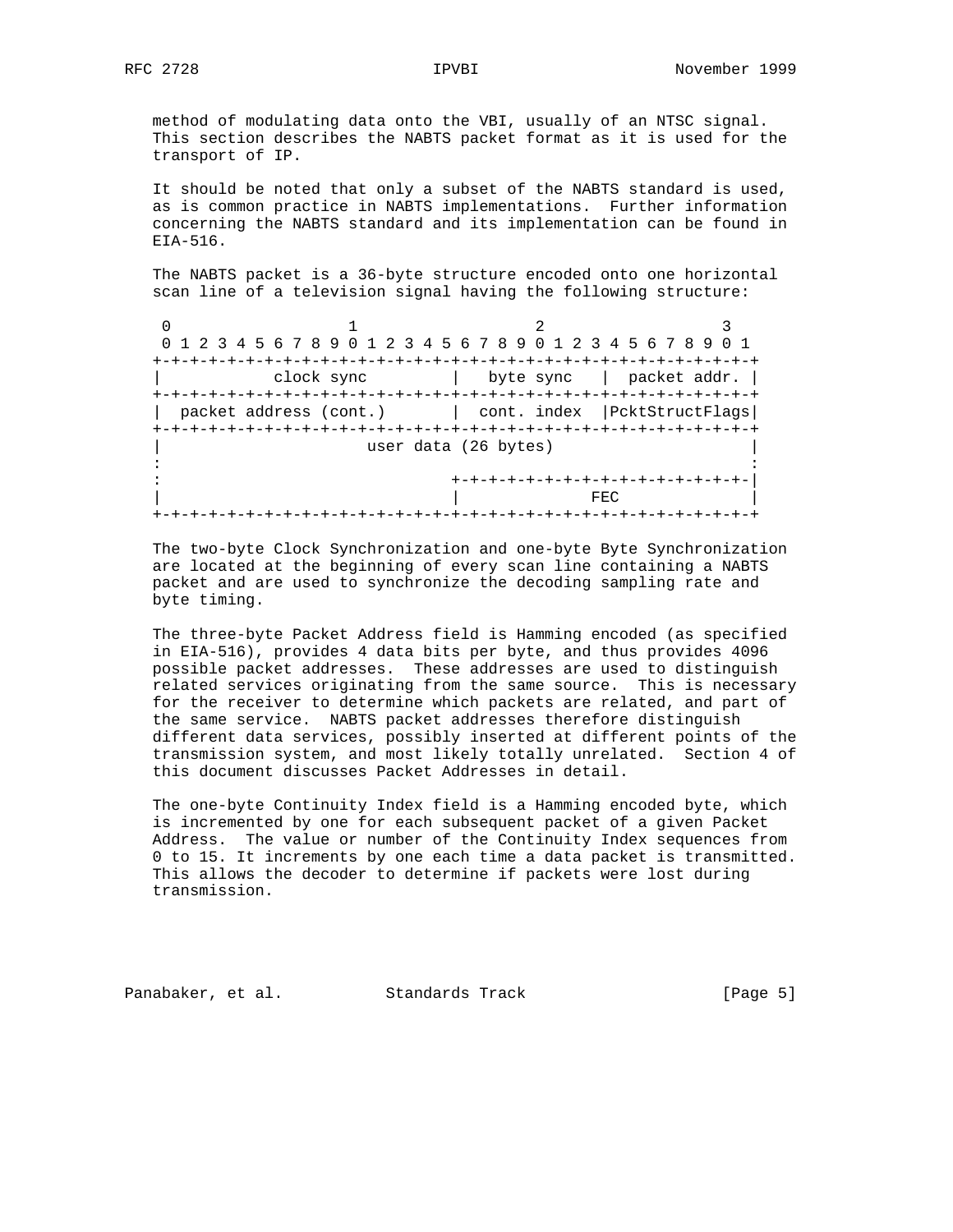The Packet Structure field is also a Hamming encoded byte, which contains information about the structure of the remaining portions of the packet. The least significant bit is always "0" in this implementation. The second least significant bit specifies if the Data Block is full--"0" indicates the data block is full of useful data, and "1" indicates some or all of the data is filler data. The two most significant bits are used to indicate the length of the suffix of the Data Block--in this implementation, either 2 or 28 bytes (10 for 2-byte FEC suffix, 11 for 28-byte FEC suffix). This suffix is used for the forward error correction described in the next section. The following table shows the possible values of the Packet Structure field:

| Data Packet, no filler |                          | D0 |
|------------------------|--------------------------|----|
|                        | Data Packet, with filler |    |
| FEC Packet             |                          | A1 |

 The Data Block field is 26 bytes, zero to 26 of which is useful data (part of a IP packet or SLIP frame), the remainder is filler data. Data is byte-ordered least significant bit first. Filler data is indicated by an Ox15 followed by as many OxEA as are needed to fill the Data Block field. Sequential data blocks minus the filler data form an asynchronous serial stream of data.

 These NABTS packets are modulated onto the television signal sequentially and on any combination of lines.

#### 3.3. FEC

 Due to the unidirectional nature of VBI data transport, Forward Error Correction (FEC) is needed to ensure the integrity of data at the receiver. The type of FEC described here and in the appendix of this document for NABTS has been in use for a number of years, and has proven popular with the broadcast industry. It is capable of correcting single-byte errors and single- and double-byte erasures in the data block and suffix of a NABTS packet. In a system using NABTS, the FEC algorithm splits a serial stream of data into 364-byte "bundles". The data is arranged as 14 packets of 26 bytes each. A function is applied to the 26 bytes of each packet to determine the two suffix bytes, which (with the addition of a header) complete the NABTS packet (8+26+2).

 For every 14 packets in the bundle, two additional packets are appended which contain only FEC data, each of which contain 28 bytes of FEC data. The first packet in the bundle has a Continuity Index value of 0, and the two FEC only packets at the end have Continuity Index values of 14 and 15 respectively. This data is obtained by first writing the packets into a table of 16 rows and 28 columns.

Panabaker, et al. Standards Track (Page 6)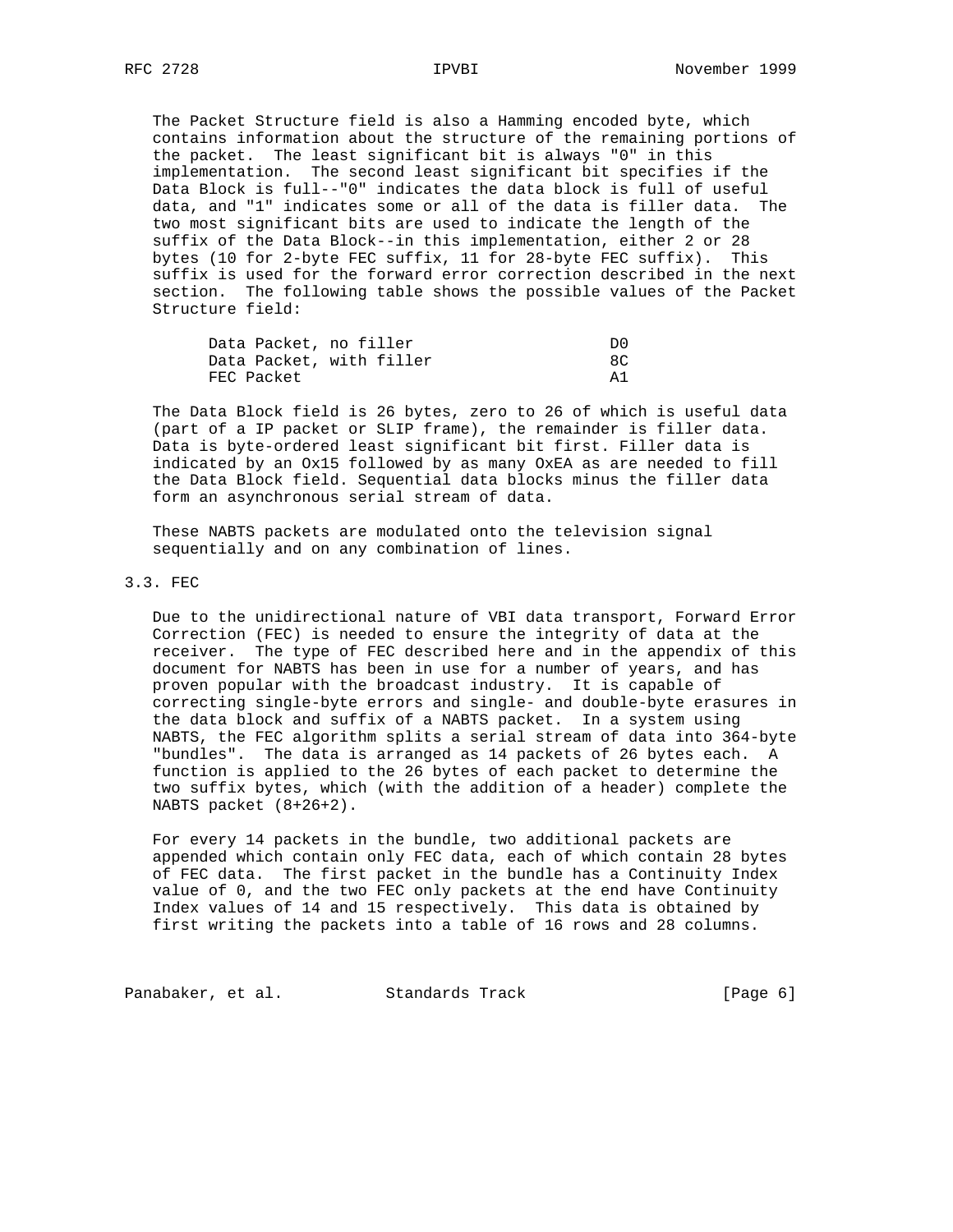The same expression as above can be used on the columns of the table with the suffix now represented by the bytes at the base of the columns in rows 15 and 16. With NABTS headers on each of these rows, we now have a bundle of 16 NABTS packets ready for sequential modulation onto lines of the television signal.

 At the receiver, these formulae can be used to verify the validity of the data with very high accuracy. If single bit errors, double bit errors, single-byte errors or single- and double-byte erasures are found in any row or column (including an entire packet lost) they can be corrected using the algorithms found in the appendix. The success at correcting errors will depend on the particular implementation used on the receiver.

## 3.4. Framing

 A framing protocol identical to SLIP is proposed for encapsulating the packets described in the following section, thus abstracting this data from the lower protocol layers. This protocol uses two special characters: END (0xc0) and ESC (0xdb). To send a packet, the host will send the packet followed by the END character. If a data byte in the packet is the same code as END character, a two-byte sequence of ESC (0xdb) and 0xdc is sent instead. If a data byte is the same code as ESC character, a two-byte sequence of ESC (0xdb) and 0xdd is sent instead. SLIP implementations are widely available; see RFC 1055 [Romkey 1988] for more detail.

| packet  c0  packet  db dd |      |     | c0   |
|---------------------------|------|-----|------|
|                           |      |     |      |
|                           | END. | ESC | END. |

 The packet framed in this manner shall be formatted according to its schema type identified by the schema field, which shall start every packet:

| schema | packet (formatted according to schema) |
|--------|----------------------------------------|
| 1 byte | ?? bytes (schema dependant length)     |
|        |                                        |

Panabaker, et al. Standards Track [Page 7]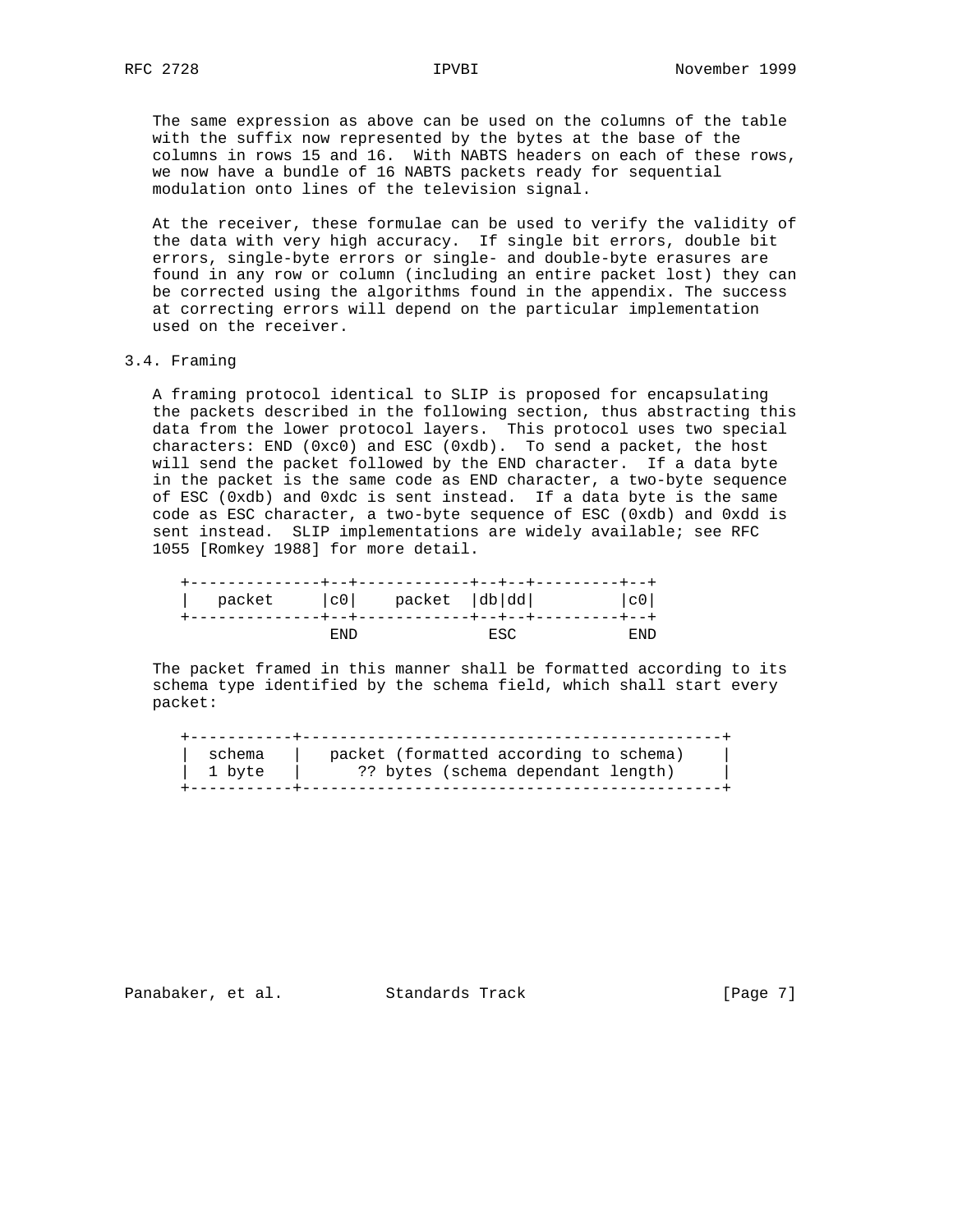In the case where the most significant bit in this field is set to "1", the length of the field extends to two bytes, allowing for 32768 additional schemas:

 +-----------+---------------------------------------------+ | extended | packet (formatted according to schema) | | schema | ?? bytes (schema dependant length) | | 2 bytes | | +-----------+---------------------------------------------+

 In the section 3.5, one such schema for sending IP is described. This is the only schema specified by this document. Additional schemas may be proposed for other packet types or other compression schemes as described in section 7.

### 3.4.1 Maximum Transmission Unit Size

 The maximum length of an uncompressed IP packet, or Maximum- Transmission Unit (MTU) size is 1500 octets. Packets larger than 1500 octets MUST be fragmented before transmission, and the client VBI interface MUST be able to receive full 1500 octet packet transmissions.

3.5. IP Header Compression Scheme

 The one-byte scheme defines the format for encoding the IP packet itself. Due to the value of bandwidth, it may be desirable to introduce as much efficiency as possible in this encoding. One such efficiency is the optional compression of the UDP/IP header using a method related to the TCP/IP header compression as described by Van Jacobson (RFC 1144). UDP/IP header compression is not identical due to the limitation of unidirectional transmission. One such scheme is proposed in this document for the compression of UDP/IP version 4. It is assigned a value of 0x00. All future encapsulation schemes should use a unique value in this field.

Only schema  $0x00$  is defined in this document; this schema must be supported by all receivers. In schema 0x00, the format of the IP packet itself takes one of two forms. Packets can be sent with full, uncompressed headers as follows:

Panabaker, et al. Standards Track [Page 8]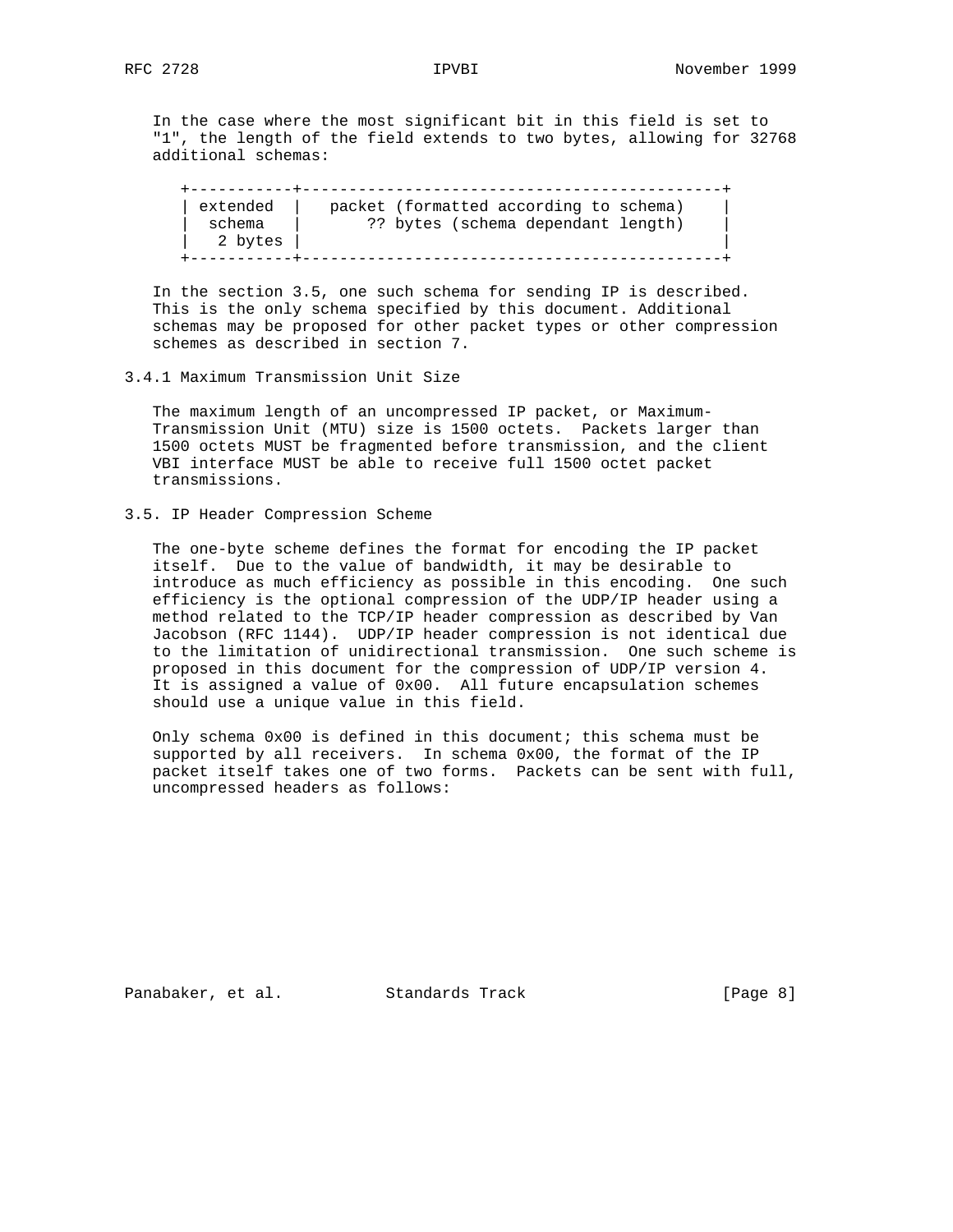$0$  1 2 3 0 1 2 3 4 5 6 7 8 9 0 1 2 3 4 5 6 7 8 9 0 1 2 3 4 5 6 7 8 9 0 1 +-+-+-+-+-+-+-+-+-+-+-+-+-+-+-+-+-+-+-+-+-+-+-+-+-+-+-+-+-+-+-+-+ |0| group | uncompressed IP header (20 bytes) | +-+-+-+-+-+-+-+-+ + | | : .... : + +-+-+-+-+-+-+-+-+-+-+-+-+-+-+-+-+-+-+-+-+-+-+-+-+ | | uncompressed UDP header (8 bytes) | +-+-+-+-+-+-+-+-+ + | | + +-+-+-+-+-+-+-+-+-+-+-+-+-+-+-+-+-+-+-+-+-+-+-+-+ payload (<1472 bytes) +-+-+-+-+-+-+-+-+ + | | : .... : +-+-+-+-+-+-+-+-+-+-+-+-+-+-+-+-+-+-+-+-+-+-+-+-+-+-+-+-+-+-+-+-+ | CRC | CRC | CRC | CRC | CRC | CRC | CRC | CRC | CRC | CRC | CRC | CRC | CRC | CRC | CRC | CRC | CRC | CRC | CRC | CRC | CRC | CRC | CRC | CRC | CRC | CRC | CRC | CRC | CRC | CRC | CRC | CRC | CRC | CRC | CRC | CRC | CRC +-+-+-+-+-+-+-+-+-+-+-+-+-+-+-+-+-+-+-+-+-+-+-+-+-+-+-+-+-+-+-+-+

 The first byte in the 0x00 scheme is the Compression Key. It is a one-byte value: the first bit indicates if the header has been compressed, and the remaining seven bits indicate the compression group to which it belongs.

 If the high bit of the Compression Key is set to zero, no compression is performed and the full header is sent, as shown above. The client VBI interface should store the most recent uncompressed header for a given group value for future potential use in rebuilding subsequent compressed headers. Packets with identical group bits are assumed to have identical UDP/IP headers for all UDP and IP fields, with the exception of the "IP identification" and "UDP checksum" fields.

 Group values may be recycled following 60 seconds of nonuse by the preceding UDP/IP session (no uncompressed packets sent), or by sending packets with uncompressed headers for the 60-second duration following the last packet in the preceding UDP/IP session. Furthermore, the first packet sent following 60 seconds of nonuse, or compressed header packets only use, must use an uncompressed header. Client VBI interfaces should disregard compressed packets received 60 or more seconds after the last uncompressed packet using a given group address. This avoids any incorrectly decompressed packets due to group number reuse, and limits the outage due to a lost uncompressed packet to 60 seconds.

 If the high bit of the Compression Key is set to one, a compressed version of the UDP/IP header is sent. The client VBI interface must then combine the compressed header with the stored uncompressed

Panabaker, et al. Standards Track [Page 9]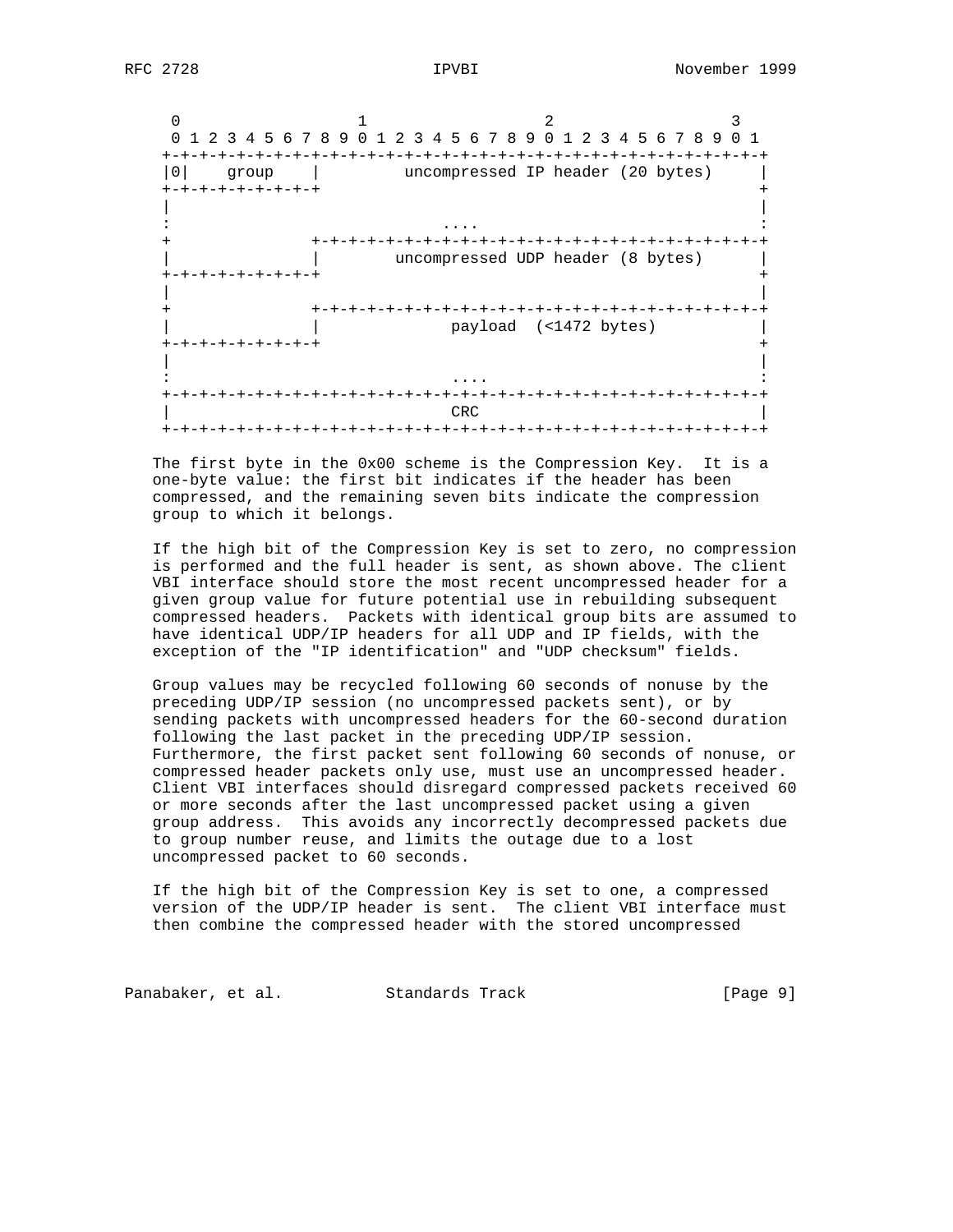header of the same group and recreate a full packet. For compressed packets, the only portions of the UDP/IP header sent are the "IP identification" and "UDP checksum" fields:

| 0 1 2 3 4 5 6 7 8 9 0 1 2 3 4 5 6 7 8 9 0 1 2 3 4 5 6 7 8 9 |                   |                       | 0 1          |
|-------------------------------------------------------------|-------------------|-----------------------|--------------|
|                                                             |                   |                       |              |
| qroup                                                       | IP identification |                       | UDP checksum |
|                                                             |                   |                       |              |
| UDP cksm (cont)                                             |                   | payload (<1472 bytes) |              |
| +-+-+-+-+-+-+-+-+                                           |                   |                       |              |
|                                                             |                   |                       |              |
|                                                             |                   |                       |              |
|                                                             | CRC.              |                       |              |
|                                                             |                   |                       |              |

 All datagrams belonging to a multi fragment IP packet shall be sent with full headers, in the uncompressed header format. Therefore, only packets that have not been fragmented can be sent with the most significant bit of the compression key set to "1".

 A 32-bit CRC has also been added to the end of every packet in this scheme to ensure data integrity. It is performed over the entire packet including schema byte, compression key, and either compressed or uncompressed headers. It uses the same algorithm as the MPEG-2 transport stream (ISO/IEC 13818-1). The generator polynomial is:

 1 + D + D2 + D4 + D5 + D7 + D8 + D10 + D11 + D12 + D16 + D22 + D23 + D26 + D32

 As in the ISO/IEC 13818-1 specification, the initial state of the sum is 0xFFFFFFFF. This is not the same algorithm used by Ethernet. This CRC provides a final check for damaged datagrams that span FEC bundles or were not properly corrected by FEC.

4. Addressing Considerations

 The addressing of IP packets should adhere to existing standards in this area. The inclusion of an appropriate source address is needed to ensure the receiving client can distinguish between sources and thus services if multiple hosts are sharing an insertion point and NABTS packet address.

 NABTS packet addressing is not regulated or standardized and requires care to ensure that unrelated services on the same channel are not broadcasting with the same packet address. This could occur due to multiple possible NABTS insertion sites, including show production, network redistribution, regional operator, and local operator.

Panabaker, et al. Standards Track [Page 10]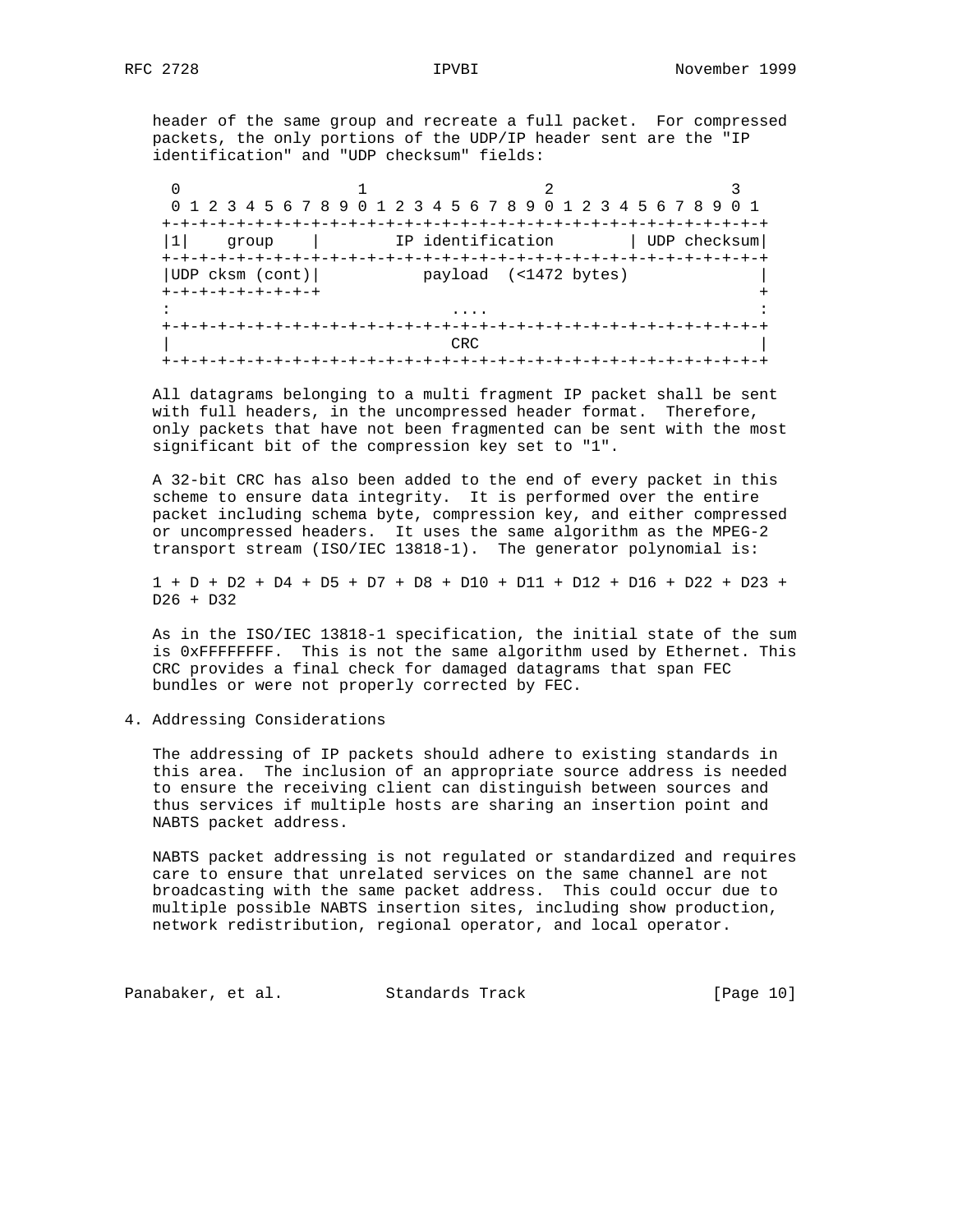Traditionally, the marketplace has recognized this concern and made amicable arrangements for the distribution of these addresses for each channel.

5. IANA Considerations

 IANA will register new schemas on a "First Come First Served" basis [RFC 2434]. Anyone can register a scheme, so long as they provide a point of contact and a brief description. The scheme number will be assigned by IANA. Registrants are encouraged to publish complete specifications for new schemas (preferably as standards-track RFCs), but this is not required.

6. Security Considerations

 As with any broadcast network, there are security issues due to the accessibility of data. It is assumed that the responsibility for securing data lies in other protocol layers, including the IP Security (IPSEC) protocol suite, Transport Layer Security (TLS) protocols, as well as application layer protocols appropriate for a broadcast-only network.

7. Conclusions

 This document provides a method for broadcasting Internet data over a television signal for reception by client devices. With an appropriate broadcast content model, this will become an attractive method of providing data services to end users. By using existing standards and a layered protocol approach, this document has also provided a model for data transmission on unidirectional and broadcast networks.

8. Acknowledgements

 The description of the FEC in Appendix A is taken from a document prepared by Trevor Dee of Norpak Corporation. Dean Blackketter of WebTV Networks, Inc., edited the final draft of this document.

- 9. References
	- [1] Bradner, S., "Key words for use in RFCs to Indicate Requirement Levels", BCP 14, RFC 2119, March 1997.
	- [2] Deering, S., "Host Extensions for IP Multicasting", STD 5, RFC 1112, August 1989.

Panabaker, et al. Standards Track [Page 11]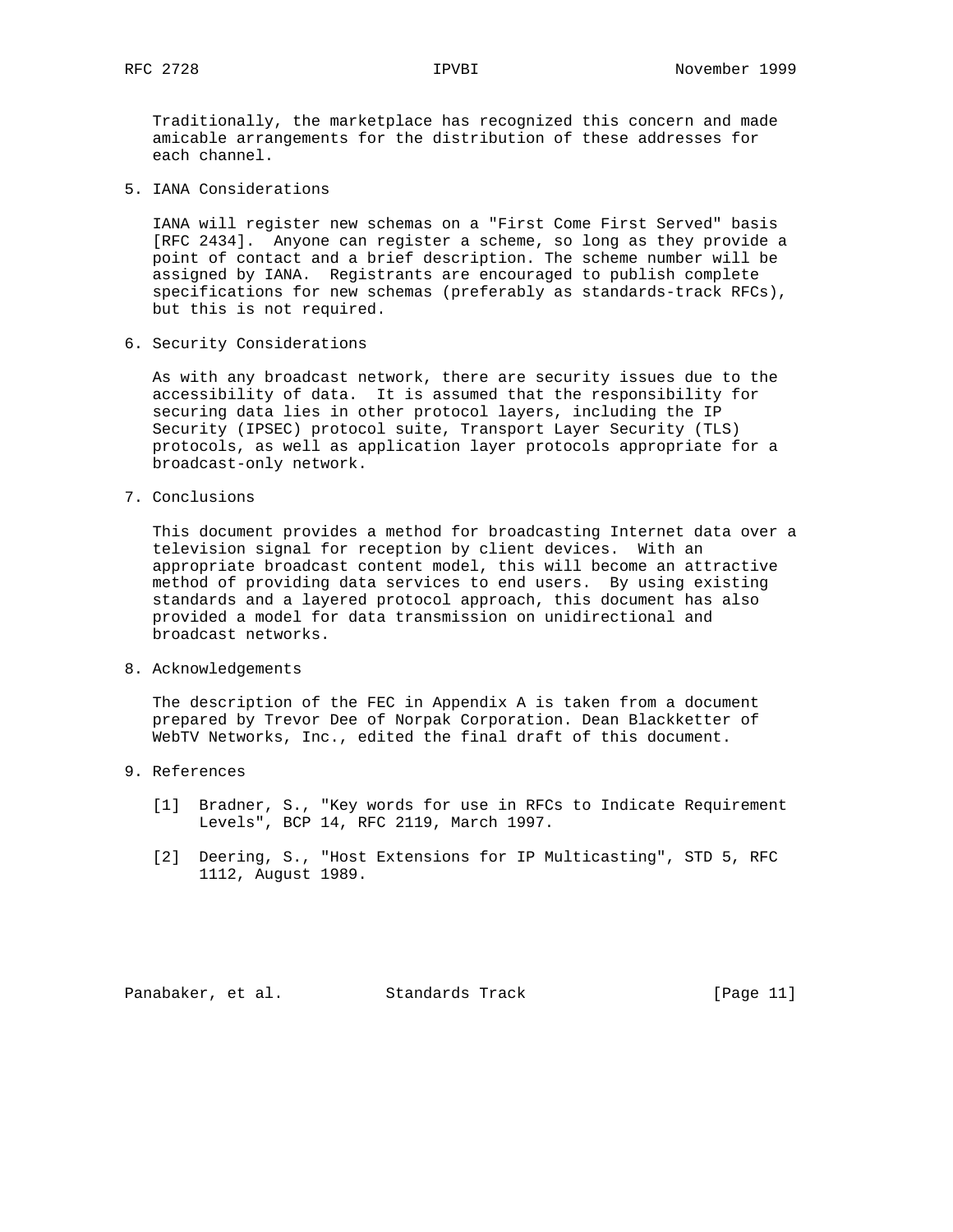- [3] EIA-516, "Joint EIA/CVCC Recommended Practice for Teletext: North American Basic Teletext Specification (NABTS)" Washington: Electronic Industries Association, c1988
- [4] International Telecommunications Union Recommendation. ITU-R BT.470-5 (02/98) "Conventional TV Systems"
- [5] International Telecommunications Union Recommendation. ITU.R BT.653-2, system C
- [6] Jack, Keith. "Video Demystified: A Handbook for the Digital Engineer, Second Edition," San Diego: HighText Pub. c1996.
- [7] Jacobson, V., "Compressing TCP/IP Headers for Low-Speed Serial Links", RFC 1144, February 1990.
- [8] Mortimer, Brian. "An Error-correction system for the Teletext Transmission in the Case of Transparent Data" c1989 Department of Mathematics and Statistics, Carleton University, Ottawa Canada
- [9] Narten, T. and H. Alvestrand, "Guidelines for Writing an IANA Considerations Section in RFCs", BCP 26, RFC 2434, October 1998.
- [10] Norpak Corporation "TTX71x Programming Reference Manual", c1996, Kanata, Ontario, Canada
- [11] Norpak Corporation, "TES3 EIA-516 NABTS Data Broadcast Encoder Software User's Manual." c1996, Kanata, Ontario, Canada
- [12] Norpak Corporation, "TES3/GES3 Hardware Manual" c1996, Kanata, Ontario, Canada
- [13] Pretzel, Oliver. "Correcting Codes and Finite Fields: Student Edition" OUP, c1996
- [14] Rorabaugh, C. Britton. "Error Coding Cookbook" McGraw Hill, c1996
- [15] Romkey, J., "A Nonstandard for Transmission of IP Datagrams Over Serial Lines: SLIP", STD 47, RFC 1055, June 1988.
- [16] Recommended Practice for Line 21 Data Service (ANSI/EIA-608-94) (Sept., 1994)
- [17] Stevens, W. Richard. "TCP/IP Illustrated, Volume 1,: The Protocols" Reading: Addison-Wesley Publishing Company, c1994.

Panabaker, et al. Standards Track [Page 12]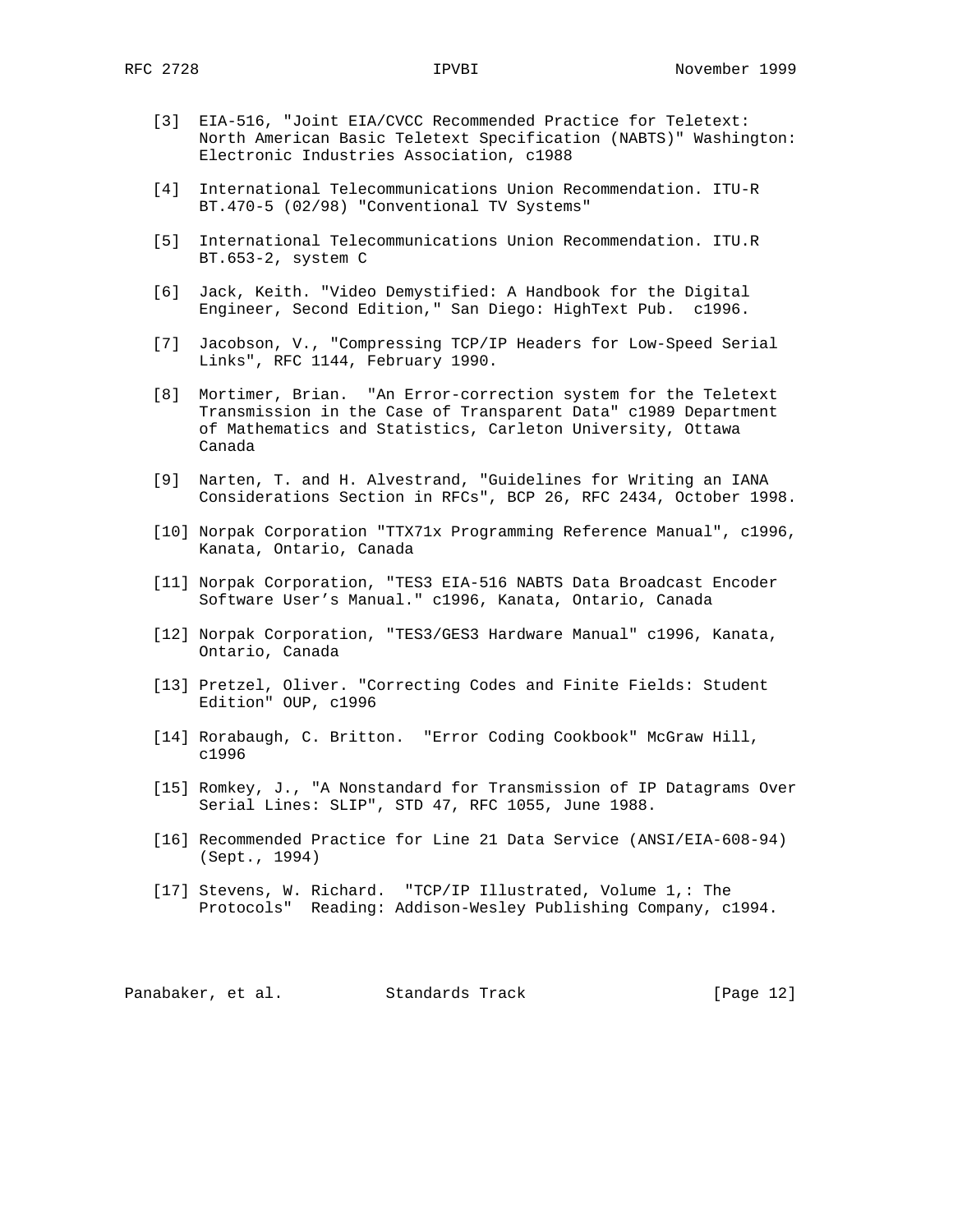10. Acronyms

| FEC          | - Forward Error Correction                |
|--------------|-------------------------------------------|
| IP           | - Internet Protocol                       |
| <b>NABTS</b> | - North American Basic Teletext Standard  |
| NTSC         | - National Television Standards Committee |
| NTSC-J       | - NTSC-Japanese                           |
| PAL          | - Phase Alternation Line                  |
| <b>RFC</b>   | - Request for Comments                    |
| SECAM        | - Sequentiel Couleur Avec Memoire         |
|              | (sequential color with memory)            |
| SLIP         | - Serial Line Internet Protocol           |
| TCP          | - Transmission Control Protocol           |
| UDP          | - User Datagram Protocol                  |
| VBI          | - Vertical Blanking Interval              |
| WST          | - World System Teletext                   |

11. Editors' Addresses and Contacts

 Ruston Panabaker, co-editor Microsoft One Microsoft Way Redmond, WA 98052

EMail: rustonp@microsoft.com

 Simon Wegerif, co-editor Philips Semiconductors 811 E. Arques Avenue M/S 52, P.O. Box 3409 Sunnyvale, CA 94088-3409

EMail: Simon.Wegerif@sv.sc.philips.com

 Dan Zigmond, WG Chair WebTV Networks One Microsoft Way Redmond, WA 98052

EMail: djz@corp.webtv.net

Panabaker, et al. Standards Track [Page 13]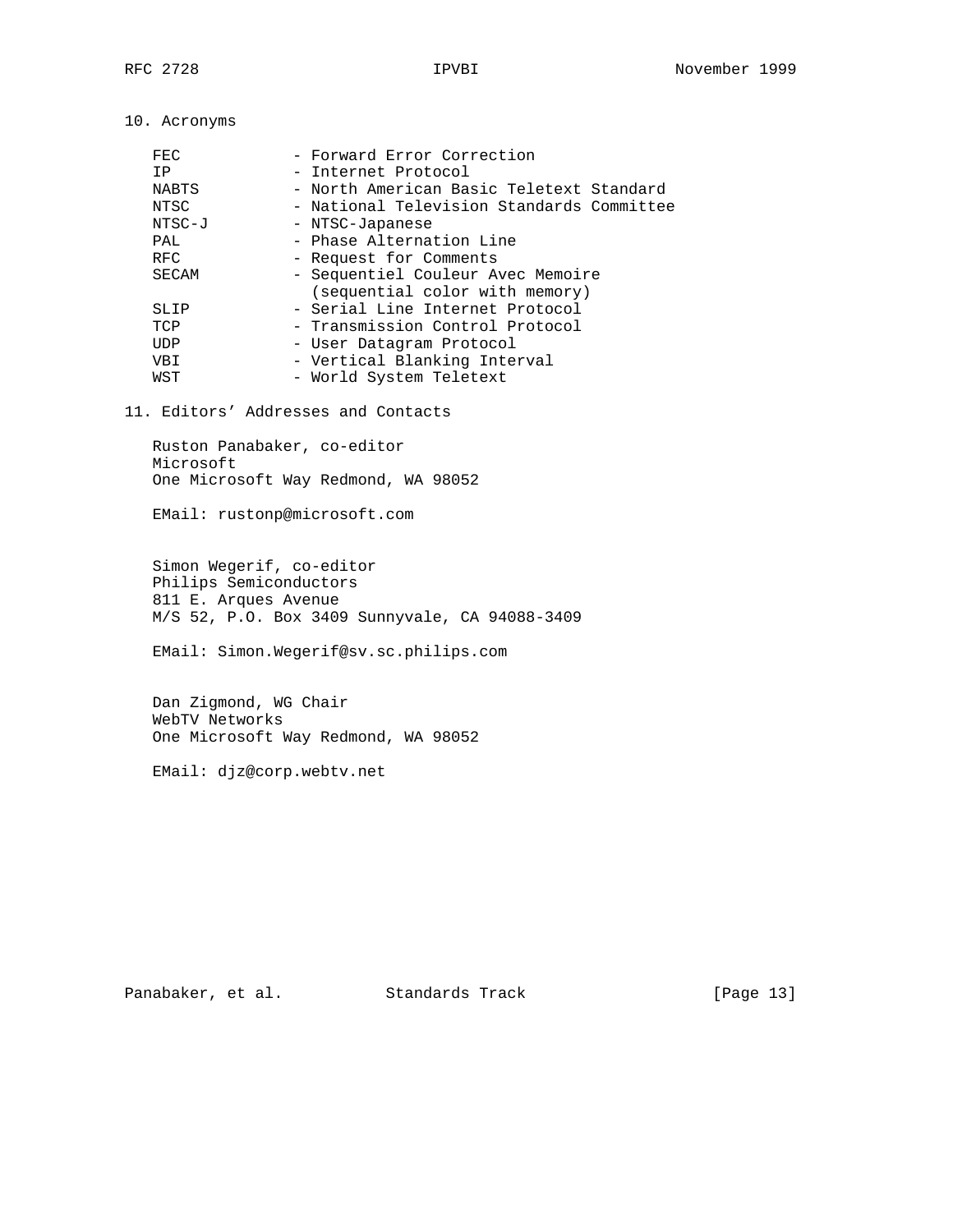12. Appendix A: Forward Error Correction Specification

 This FEC is optimized for data carried in the VBI of a television signal. Teletext has been in use for many years and data transmission errors have been categorized into three main types: 1) Randomly distributed single bit errors 2) Loss of lines of NABTS data 3) Burst Errors

 The quantity and distribution of these errors is highly variable and dependent on many factors. The FEC is designed to fix all these types of errors.

#### 12.1. Mathematics used in the FEC

 Galois fields form the basis for the FEC algorithm presented here. Rather then explain these fields in general, a specific explanation is given of the Galois field used in the FEC algorithm.

The Galois field used is  $GF(2^8)$  with a primitive element alpha of 00011101. This is a set of 256 elements, along with the operations of "addition", "subtraction", "division", and "multiplication" on these elements. An 8-bit binary number represents each element.

 The operations of "addition" and "subtraction" are the same for this Galois field. Both operations are the XOR of two elements. Thus, the "sum" of 00011011 and 00000111 is 00011100.

 Division of two elements is done using long division with subtraction operations replaced by XOR. For multiplication, standard long multiplication is used but with the final addition stage replaced with XOR.

 All arithmetic in the following FEC is done modulo 100011101; for instance, after you multiply two numbers, you replace the result with its remainder when divided by 100011101. There are 256 values in this field (256 possible remainders), the 8-bit numbers. It is very important to remember that when we write  $A*B = C$ , we more accurately  $imply$  modulo( $A*B$ ) = C.

 It is obvious from the above description that multiplication and division is time consuming to perform. Elements of the Galois Field share two important properties with real numbers.

 A\*B = POWERalpha(LOGalpha(A) + LOGalpha(B))  $A/B = POWERalpha(LOGalpha(A) - LOGalpha(B))$ 

Panabaker, et al. Standards Track [Page 14]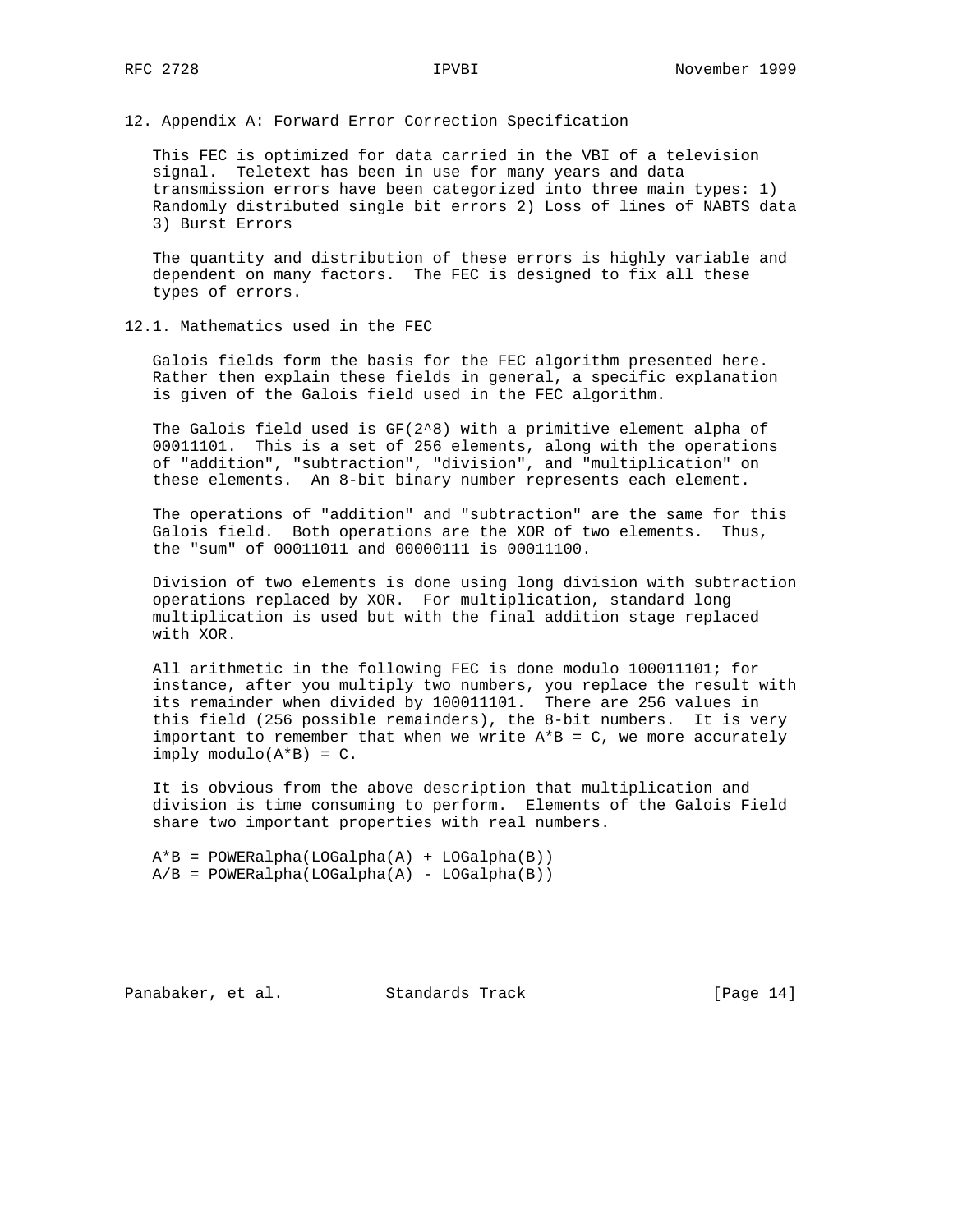The Galois Field is limited to 256 entries so the power and log tables are limited to 256 entries. The addition and subtraction shown is standard so the result must be modulo alpha. Written as a "C" expression:

```
A*B = apower[alog[A] + alog[B]]A/B = apower[255 + alog[A] - alog[B]]
```
You may note that  $alog[A] +alog[B]$  can be greater than 255 and therefore a modulo operation should be performed. This is not necessary if the power table is extended to 512 entries by repeating the table. The same logic is true for division as shown. The power and log tables are calculated once using the long multiplication shown above.

```
12.2. Calculating FEC bytes
```
 The FEC algorithm splits a serial stream of data into "bundles". These are arranged as 16 packets of 28 bytes when the correction bytes are included. The bundle therefore has 16 horizontal codewords interleaved with 28 vertical codewords. Two sums are calculated for a codeword, S0 and S1. S0 is the sum of all bytes of the codeword each multiplied by alpha to the power of its index in the codeword. S1 is the sum of all bytes of the codeword each multiplied by alpha to the power of three times its index in the codeword. In "C" the sum calculations would look like:

```
Sum0 = 0;Sum1 = 0;For (i = 0:i < m:i++) {
         if (codeword[i] != 0)
        \{Sum0 = sum0 \wedge power[i + alog[codeword[i]]];Sum1 = sum1 \land power[3*i + alog[codeword[i]]];
 }
 }
```
 Note that the codeword order is different from the packet order. Codeword positions 0 and 1 are the suffix bytes at the end of a packet horizontally or at the end of a column vertically.

 When calculating the two FEC bytes, the summation above must produce two sums of zero. All codewords except 0 and 1 are know so the sums for the known codewords can be calculated. Let's call these values tot0 and tot1.

Panabaker, et al. Standards Track [Page 15]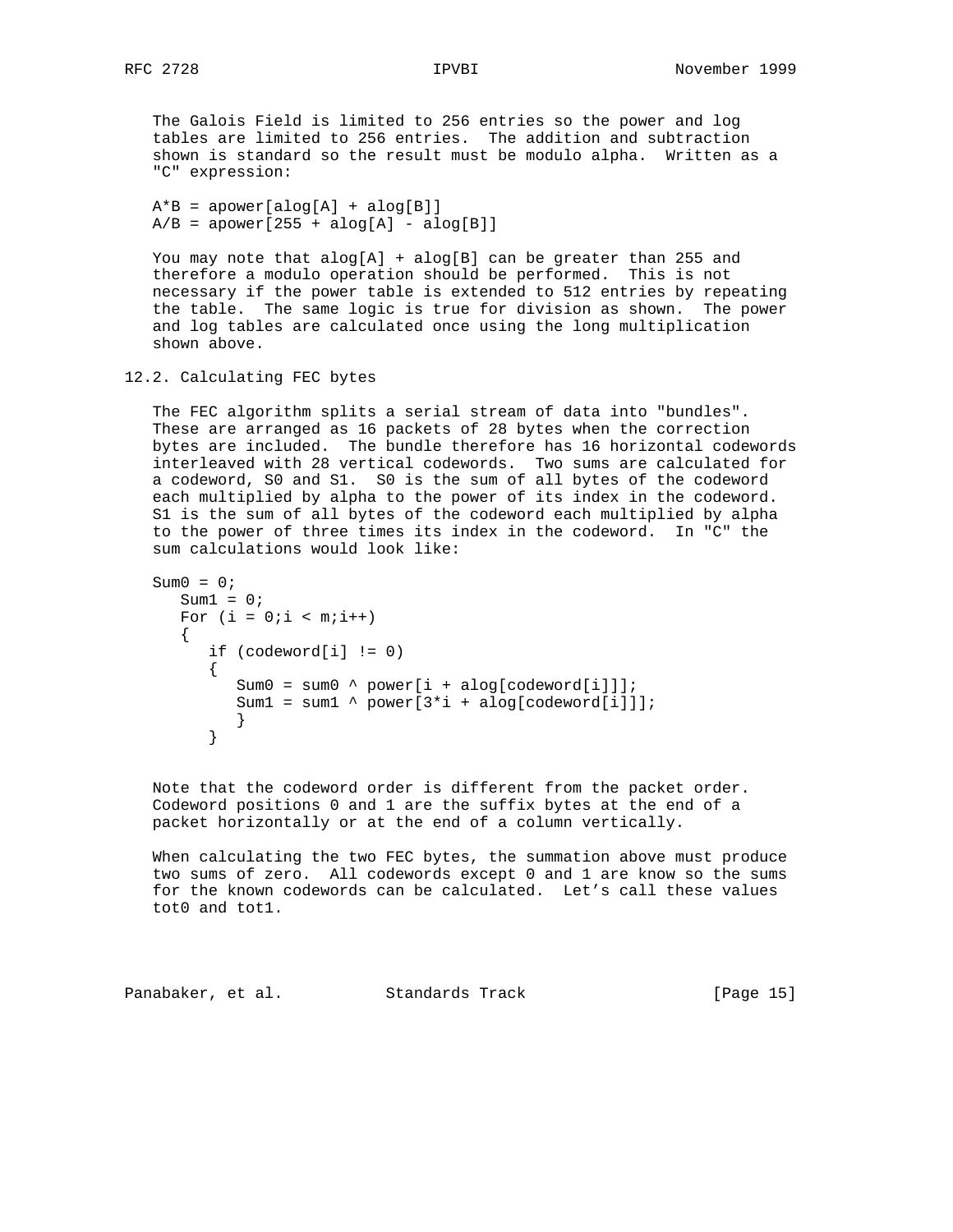Sum0 = tot0^power[0+alog[codeword[0]]]^power[1+alog[codeword[1]]] Sum1 = tot1^power[0+alog[codeword[0]]]^power[3+alog[codeword[1]]]

This gives us two equations with the two unknowns that we can solve:

 $codeword[1] = power[255 + alog[tot0^*tot1] - alog[power[1]^*power[3]]]$ codeword[0] = tot0^power[alog[codeword[1]]+alog[power[1]]]

#### 12.3. Correcting Errors

 This section describes the procedure for detecting and correcting errors using the FEC data calculated above. Upon reception, we begin by rebuilding the bundle. This is perhaps the most important part of the procedure because if the bundle is not built correctly it cannot possibly correct any errors. The continuity index is used to determine the order of the packets and if any packets are missing (not captured by the hardware). The recommendation, when building the bundle, is to convert the bundle from packet order to codeword order. This conversion will simplify the codeword calculations. This is done by taking the last byte of a packet and making it the second byte of the codeword and taking the second last byte of a packet and making it the first byte of a codeword. Also the packet with continuity index 15 becomes codeword position one and the packet with continuity index 14 becomes codeword position zero. The same FEC is used regardless of the number of bytes in the codeword. So let's think of the codewords as an array codeword[vert][hor] where vert is 16 packets and hor is 28. Each byte in the array is protected by both a horizontal and a vertical codeword. For each of the codewords, the sums must be calculated. If both the sums for a codeword are zero then no errors have been detected for that codeword. Otherwise, an error has been detected and further steps need to be taken to see if the error can be corrected. In "C" the horizontal summation would look like:

Panabaker, et al. Standards Track [Page 16]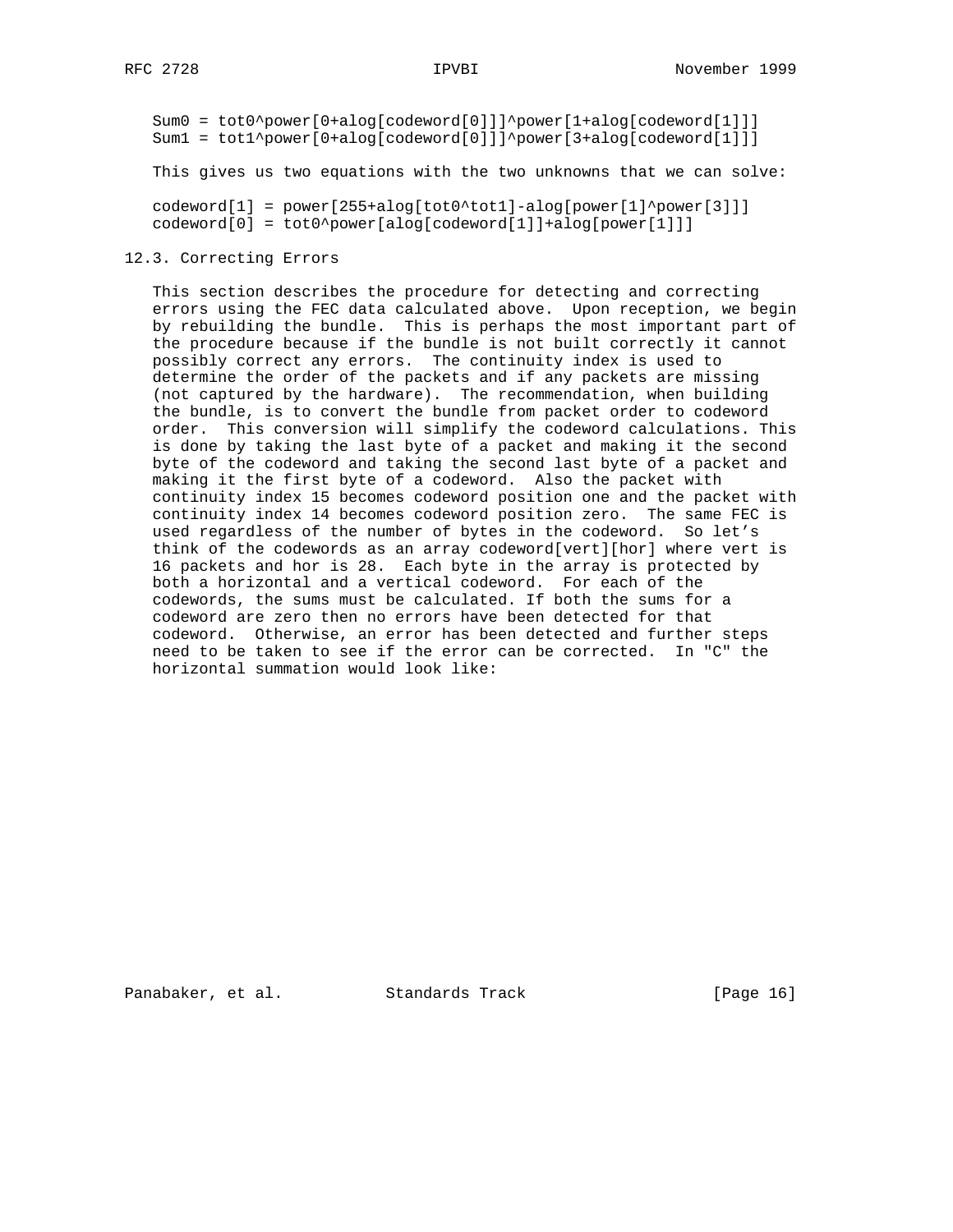```
for (i = 0; i < 16; i++)\left\{ \right.sum0 = 0;sum1 = 0;
     for (j = 0; j < hor(j++) {
          if (codeword[i][j] != 0)
          {
            sum0 = sum0 \wedge power[j + alog[codeword[i][j]];sum1 = sum1 ^ power[3*j + alog[codeword[i][j]];
 }
       }
      if ((sum0 := 0) || (sum1 := 0))\mathcal{L} Try Correcting Packet
       }
   }
   Similarly, vertical looks like:
  for (j = 0:i < hor(i++) {
     sum0 = 0;sum1 = 0;
      for (i = 0:i < 16:i++)\mathcal{L}if (codeword[i][j] != 0)\{sum0 = sum0 ^ power[i + alog[codeword[i][j]];
         sum1 = sum1 ^ power[3*i + alog[codeword[i][j]];
 }
 }
      if ((sum0 := 0) || (sum1 := 0)) {
          Try Correcting Column
       }
   }
```
12.4. Correction Schemes

 This FEC provides four possible corrections: 1) Single bit correction in codeword. All single bit errors. 2) Double bit correction in a codeword. Most two-bit errors. 3) Single byte correction in a codeword. All single-byte errors. 4) Packet replacement. One or two missing packets from a bundle.

Panabaker, et al. Standards Track [Page 17]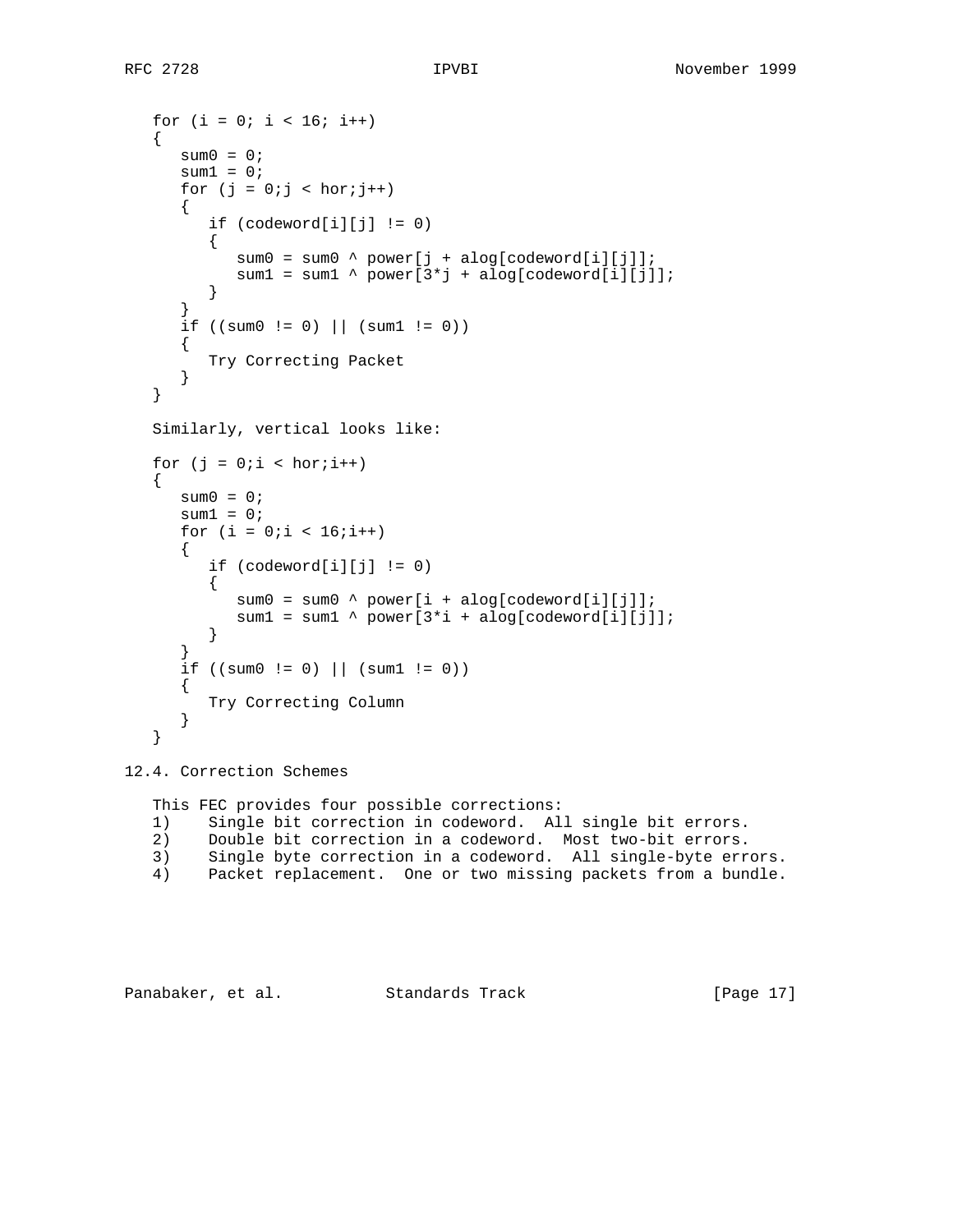12.4.1. Single Bit Correction

 When correcting a single-bit in a codeword, the byte and bit position must be calculated. The equations are:

Byte =  $1/2$ LOGalpha $(S1/S0)$  Bit = 8LOGalpha(S0/POWERalpha(Byte)) In "C" this is written: Byte =  $alog[power[255 + alog[sum1] - alog[sum0]]$ ; if (Byte & 1) Byte = Byte +  $255$ ; Byte = Byte >>  $1$ ; Bit = alog[power[255 + alog[sum0] - Byte]] << 3; while (Bit > 255)  $Bit = Bit - 255;$ 

 The error is correctable if Byte is less than the number of bytes in the codeword and Bit is less than eight. For this math to be valid both sum0 and sum1 must be non-zero. The codeword is corrected by:

codeword[Byte] = codeword[Byte] ^ (1 << Bit);

12.4.2. Double Bit Correction

 Double bit correction is much more complex than single bit correction for two reasons. First, not all double bit errors are deterministic. That is two different bit patterns can generate the same sums. Second, the solution is iterative. To find two bit errors you assume one bit in error and then solve for the second error as a single bit error.

 The procedure is to iteratively move through the bits of the codeword changing each bit's state. The new sums are calculated for the modified codeword. Then the single bit calculation above determines if this is the correct solution. If not, the bit is restored and the next bit is tried.

 For a long codeword, this can involve many calculations. However, tricks can speed the process. For example, the vertical sums give a strong indication of which bytes are in error horizontally. Bits in other bytes need not be tried.

Panabaker, et al. Standards Track [Page 18]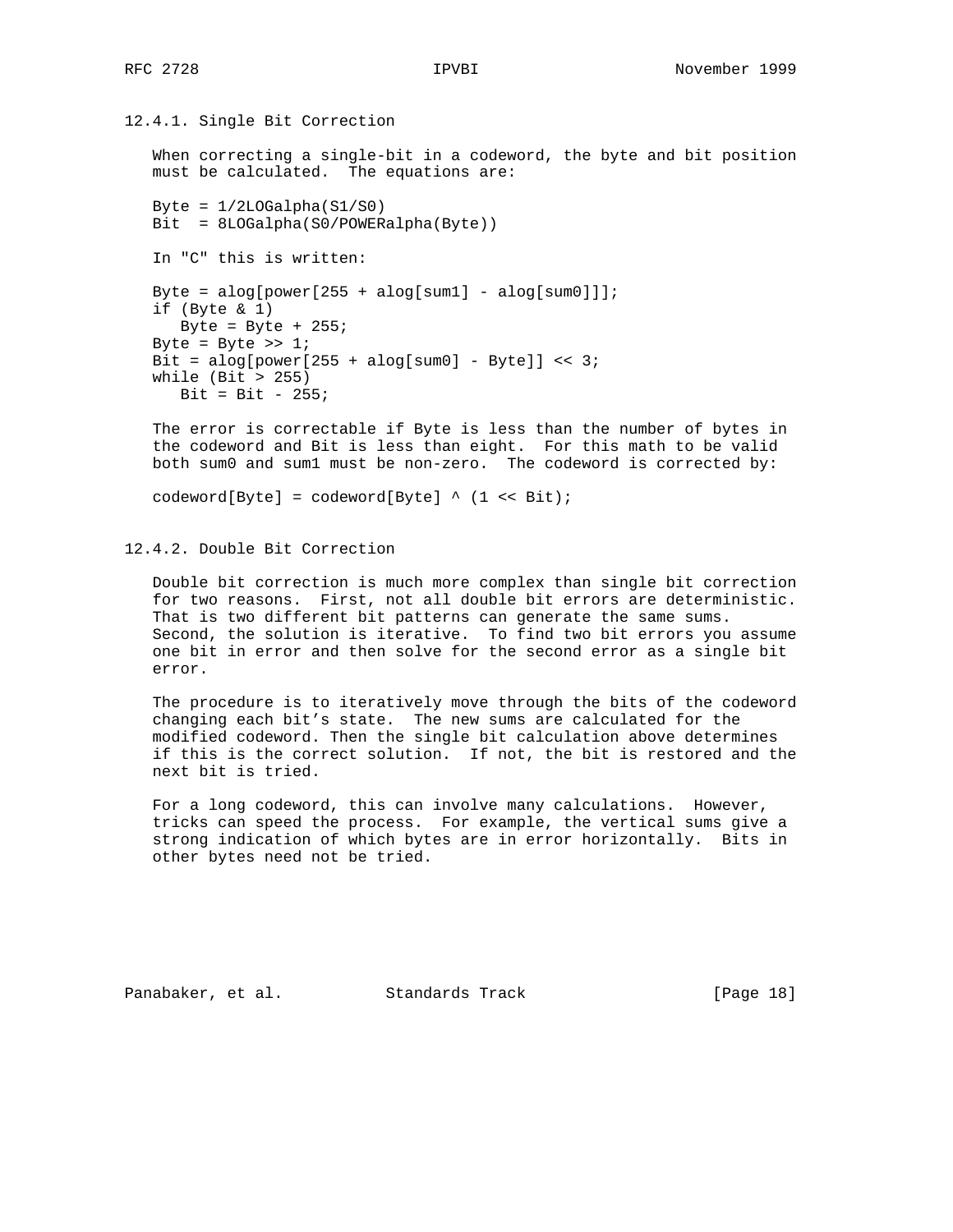### 12.4.3. Single Byte Correction

 For single byte correction, the byte position and bits to correct must be calculated. The equations are:

Byte =  $1/2 *$ LOGalpha( $S1/S0$ ) Mask = S0/POWERalpha[Byte]

 Notice that the byte position is the same calculation as for single bit correction. The mask will allow more than one bit in the byte to be corrected. In "C" the mask calculation looks like:

 $Mask = power[255 + alog[sum0] - Byte]$ 

 Both sum0 and sum1 must be non-zero for the calculations to be valid. The Byte value must be less than the codeword length but Mask can be any value. This corrects the byte in the codeword by:

Codeword[Byte] = Codeword[Byte] ^ Mask

12.4.4. Packet Replacement

 If a packet is missing, as determined by the continuity index, then its byte position is known and does not need to be calculated. The formula for single packet replacement is therefore the same as for the Mask calculation of single byte correction. Instead of XORing an existing byte with the Mask, the Mask replaces the missing codeword position:

Codeword[Byte] = Mask

 When two packets are missing, both the codeword positions are known by the continuity index. This again gives two equations with two unknowns, which is solved to give the following equations. Mask2 = POWERalpha(2\*Byte1)\*S0+S1

 POWERalpha(2\*Byte1+Byte2) +POWERalpha(3\*BYTE2) Mask1 = S0 + Mask2\*POWERalpha(Byte2)/POWERalpha(BYTE1)

Panabaker, et al. Standards Track [Page 19]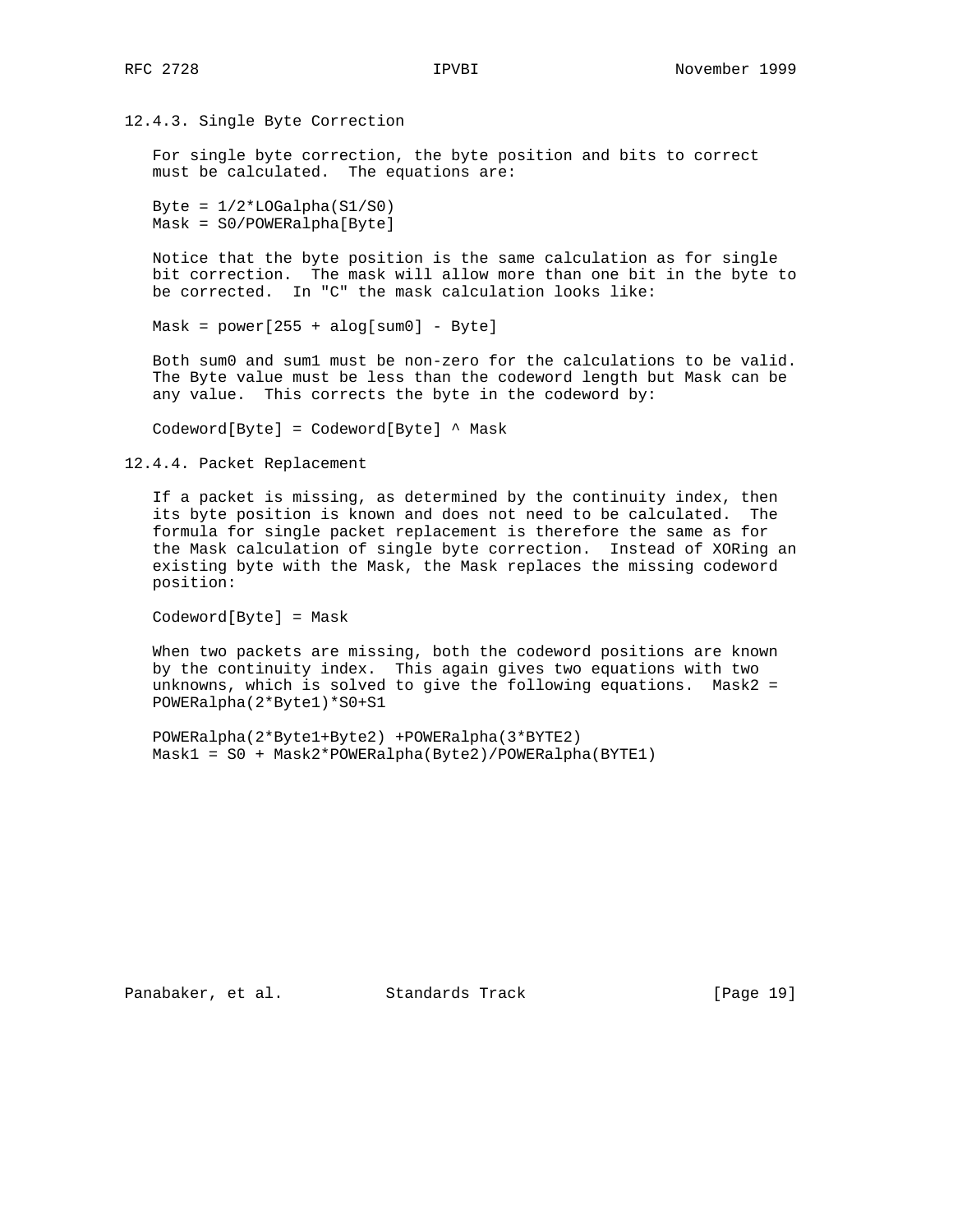```
In "C" these equations are written:
if (sum0 == 0){
   if (sum1 == 0)mask2 = 0; else
       mask2=power[255+alog[sum1]-alog[power[byte2+2*byte1]
                    ^power[3*Byte2]]];
}
else
{
   if ((a=sum1^{\prime}power[along[sum0]+2*piytel]) == 0)mask2 = 0; else
       mask2 =
power[255+alog[a]-alog[power[byte2+2*byte1]^power[3*byte2]]];
}
if (mask2 = 0){
   if (sum0 == 0)mask1 = 0; else
       mask1 = power[255+alog[sum0]-byte1];
}
else
{
   if ((a=sum0^{\text{power}[alog[mask2] + byte2]}) == 0)mask1 = 0; else
      mask1 = power[255 + alog[a]-byte1];}
    Notice that, in the code above, care is taken to check for zero
    values. The missing codeword position can be fixed by:
          codeword[byte1] = mask1;
          codeword[byte2] = mask2;
```

```
12.5. FEC Performance Considerations
```
 The section above shows how to correct the different types of errors. It does not suggest how these corrections may be used in an algorithm to correct a bundle. There are many possible algorithms and the one chosen depends on many variables. These include:

Panabaker, et al. Standards Track [Page 20]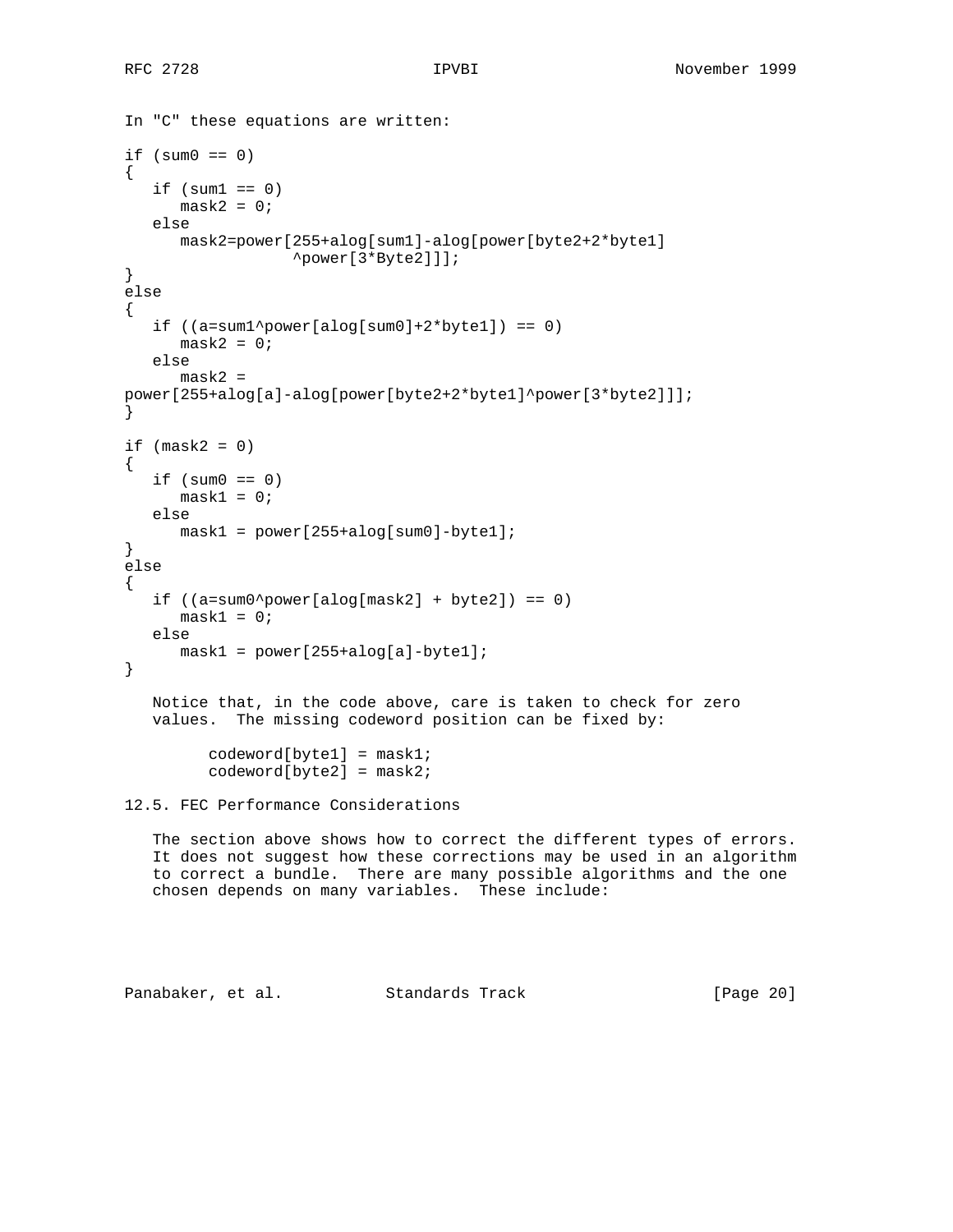- . The amount of processing power available
- . The number of packets per VBI to process
- . The type of hardware capturing the data
- . The delivery path of the VBI
- . How the code is implemented

 As a minimum, it is recommended that the algorithm use single bit or single byte correction for one pass in each direction followed by packet replacement if appropriate. It is possible to do more than one pass of error correction in each direction. The theory is that errors not corrected in the first pass may be corrected in the second pass because error correction in the other direction has removed some errors.

 In making choices, it is important to remember that the code has several possible states:

- 1) Shows codeword as correct and it is.
- 2) Shows codeword as correct and it is not (detection failure).
- 3) Shows codeword as incorrect but cannot correct (detection).
- 4) Shows codeword as incorrect and corrects it correctly (correction).
- 5) Shows codeword as incorrect but corrects wrong bits (false correction).

 There is actually overlap among the different types of errors. For example, a pair of sums may indicate both a double bit error and a byte error. It is not possible to know at the code level which is correct and which is a false correction. In fact, neither might be correct if both are false corrections.

 If you know something about the types of errors in the delivery channel, you can greatly improve efficiency. If you know that errors are randomly distributed (as in a weak terrestrial broadcast) then single and double bit correction are more powerful than single byte.

Panabaker, et al. Standards Track [Page 21]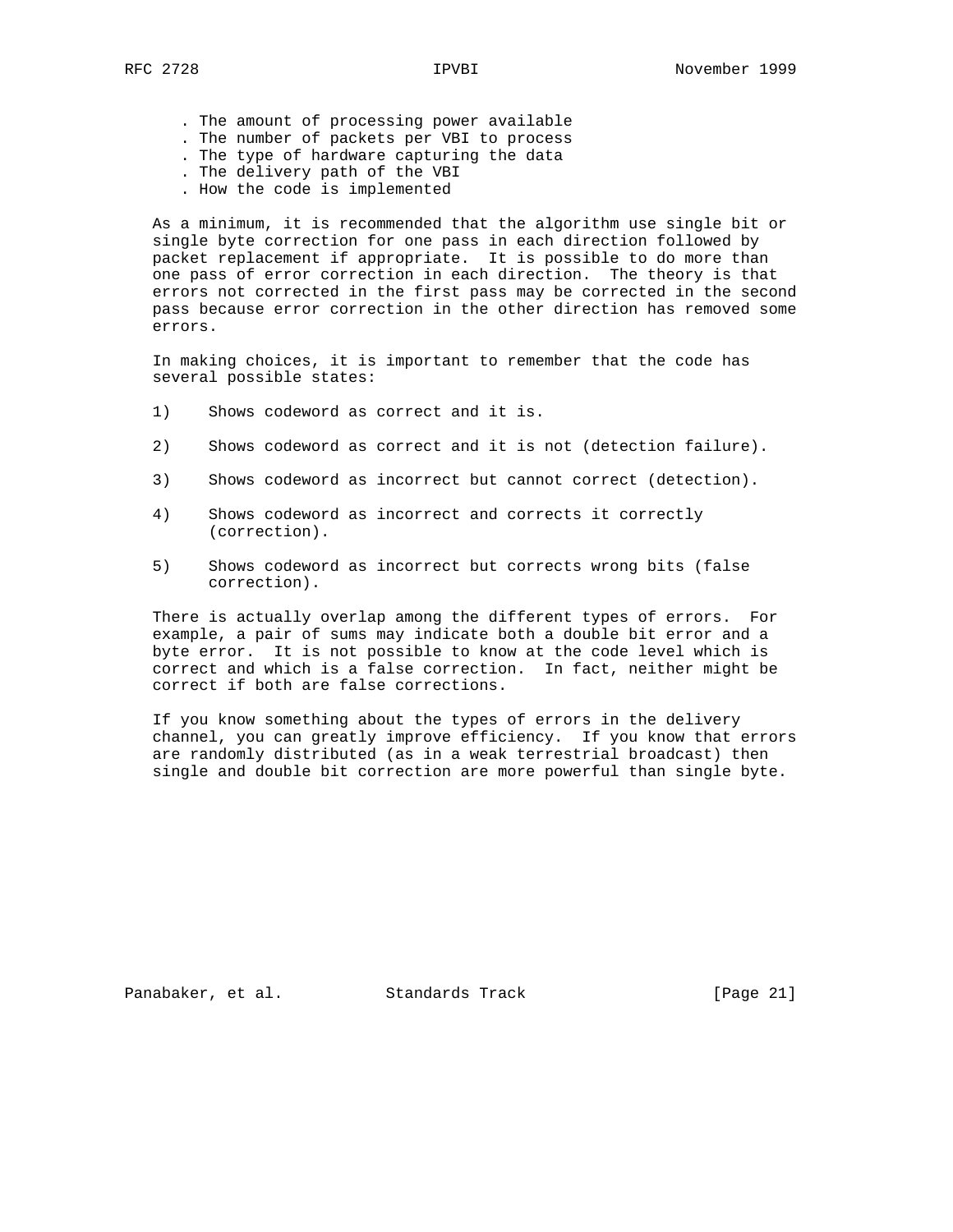# 13. Appendix B: Architecture

 The architecture that this document is addressing can be broken down into three areas: insertion, distribution network, and receiving client.

 The insertion of IP data onto the television signal can occur at any part of the delivery system. A VBI encoder typically accepts a video signal and an asynchronous serial stream of bytes forming framed IP packets as inputs and subsequently packetizes the data onto a selected set of lines using NABTS and an FEC. This composite signal is then modulated with other channels before being broadcast onto the distribution network. Operators further down the distribution chain could then add their own data, to other unused lines, as well. The distribution networks include coax plant, off-air, and analog satellite systems and are primarily unidirectional broadcast networks. They must provide a signal to noise ratio, which is sufficient for FEC to recover any lost data for the broadcast of data to be effective.

 The receiving client must be capable of tuning, NABTS waveform sampling as appropriate, filtering on NABTS addresses as appropriate, forward error correction, unframing, verification of the CRC and decompressing the UDP/IP header if they are compressed. All of the above functions can be carried out in PC software and inexpensive off-the-shelf hardware.

14. Appendix C: Scope of proposed protocols

 The protocols described in this document are for transmitting IP packets. However, their scope may be extensible to other applications outside this area. Many of the protocols in this document could be implemented on any unidirectional network.

 The unidirectional framing protocol provides encapsulation of IP datagrams on the serial stream, and the compression of the UDP/IP headers reduces the overhead on transmission, thus conserving bandwidth. These two protocols could be widely used on different unidirectional broadcast networks or modulation schemes to efficiently transport any type of packet data. In particular, new versions of Internet protocols can be supported to provide a standardized method of data transport.

Panabaker, et al. Standards Track [Page 22]